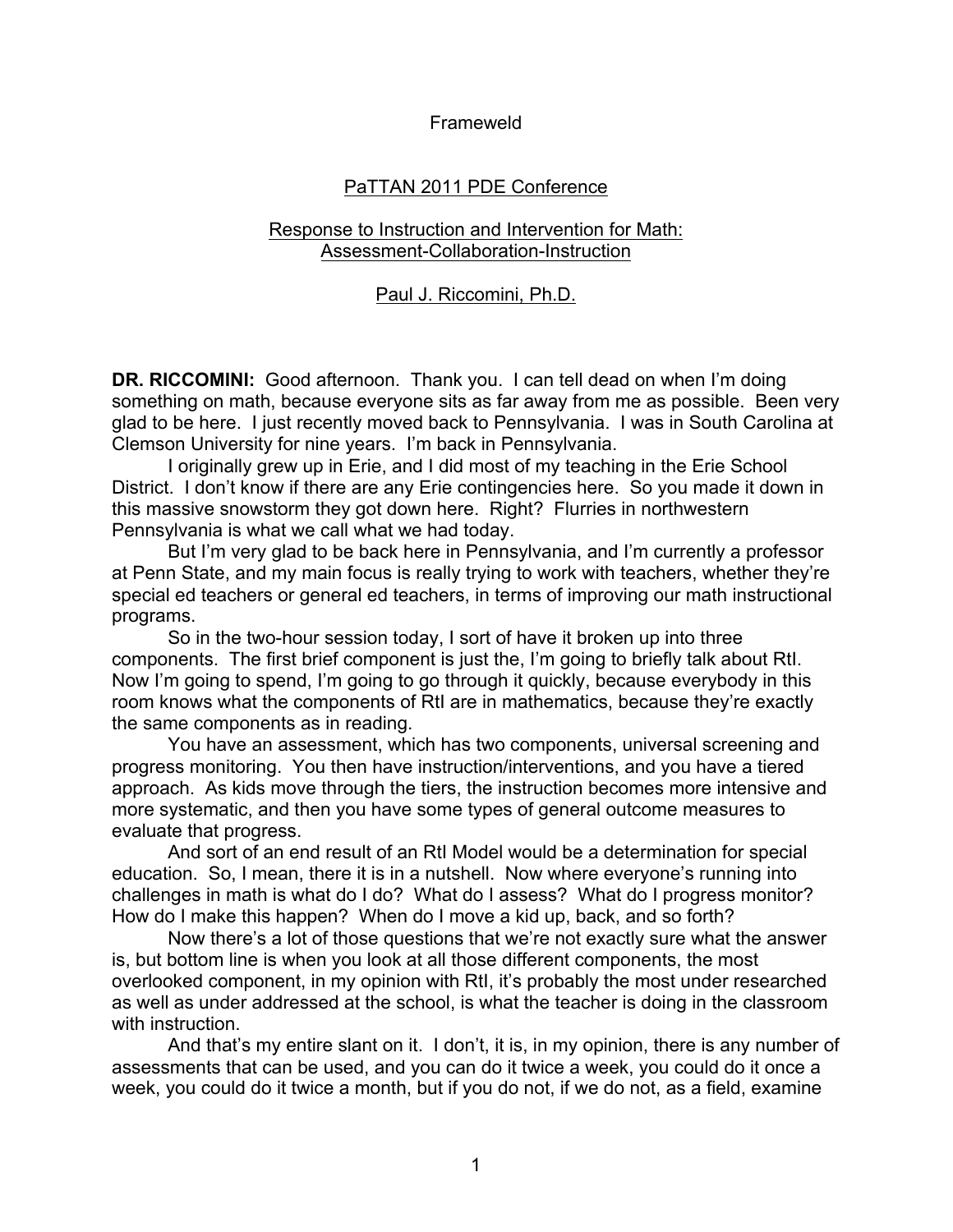how we're teaching math, then what we're going to conclude, once again, is that we're not doing a very good job for a large percentage of kids.

So my major slant revolves around instruction. Now in a lot of the sessions, you're hearing things about the Common Core, or you're hearing things about the various assessments that are in place. Those are the standards. In other words, that's what we have to teach, and that is very, very important. And we have to go into more rigor and, etc., etc., but that is not going to improve learning, if we continue to teach those standards the way that we have been teaching math if that makes any sense.

If we keep teaching math the same way, then we're just going to get the same results. We're just going to have it in a different framework for standards. So my main focus and sort of slant on this whole RtI process, RtII, is the idea of instruction. Instruction matters.

So, sort of that I break up the two-hour session that I have. There'll be a brief overview of RtI, a little more depth of what I've just covered. Then we're going to move into the research in terms of instructional recommendations that teachers need to do. Now this is at all levels. Now I probably have, it's elementary teachers in here. Are there any elementary, middle, high school?

And then there's some, there's probably some administrators. There's some instructional coaches, some IU, and so forth. Regardless of what level you are working with, we need to improve instruction at every tier. And if we put all of our efforts into Tiers 2 and 3, we have a fatally flawed model, because those tiers all build upon which tier? Tier 1.

So that's sort of the idea here. I mean, so overview of RtI quickly, and then we're going to talk about instructional recommendations. And then I'm going to take you through a couple of modeling of specific strategies, two of which you could start doing tomorrow if you wanted to, if you have school, or after your two-hour delay or whatever, and the other ones are things that we have to think about.

One of the things that's changed in things that I've been doing, is I started to do a lot of, for lack of a better word, of coaching where I'm going into classrooms and observing math teachers and providing sort of coaching or recommendations. And I saw lots of really, really good things.

But by and large, one of the things that was most shocking to me was we're still basically teaching math the way we've always done, which is we're showing kids how to do problems, and then we're expecting them to immediately transfer that onto another problem. And there's an awful lot of support, or scaffolding is a term I use a lot, that we can do in place.

And some of it is going to take the way we all have been trained to do math, sort of breaking our habits as far as what we think math is, because where are my math teachers at the high school level? So we've all been basically trained that when we see a math problem, what do we have to do? Solve it. All right. Start to where? Finish.

And that is one of the things that, there's where's a lot of room for instructional techniques and strategies that we can do to facilitate the learning, and that's sort of how I approach it. When you're working with kids that are struggling, they have lots of issues, and as those kids get older, those issues get more magnified.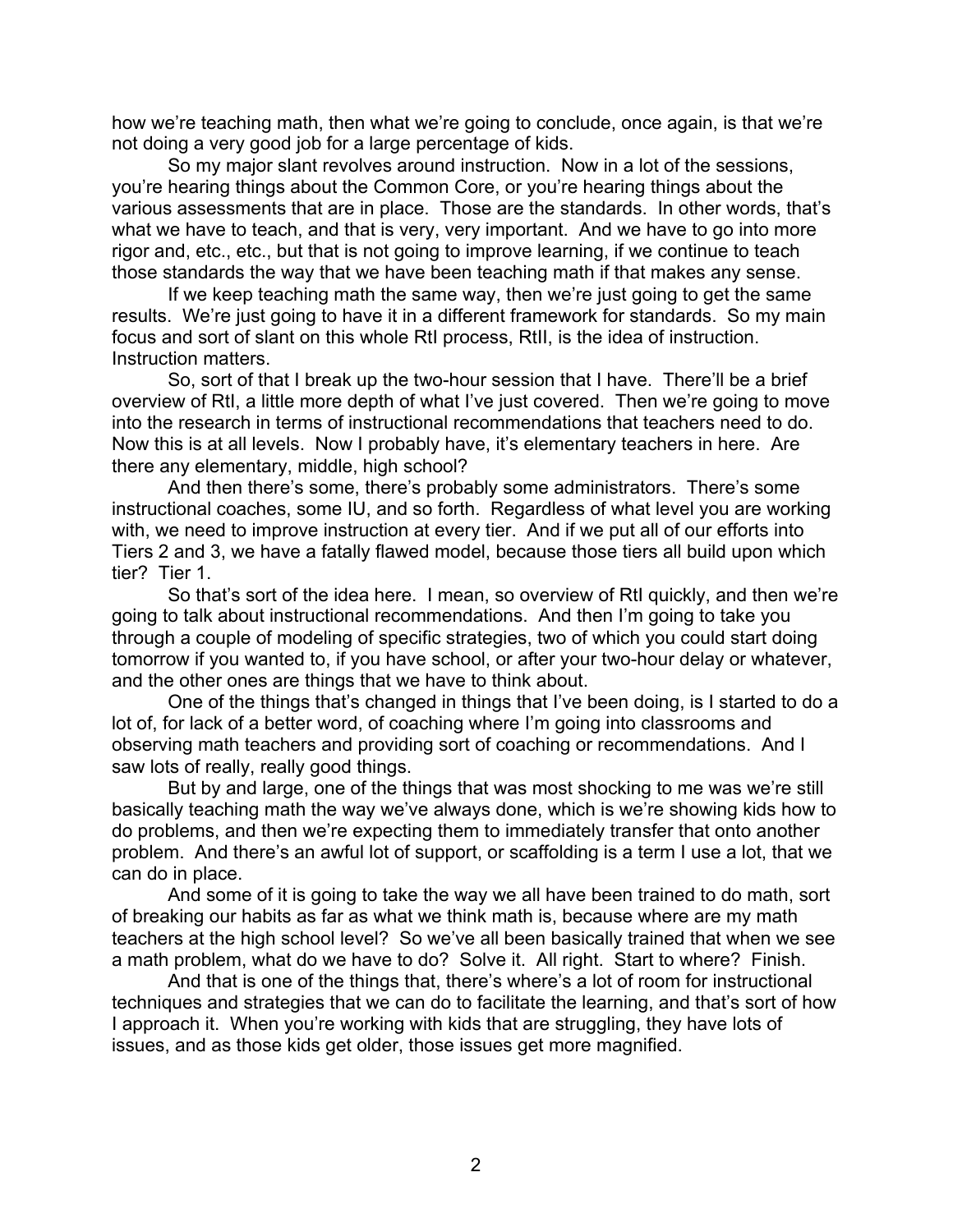When you're talking about kids with learning disabilities, they have even more significant issues. And it's going to take sort of a concerted effort, but we've got to start teaching math more than just showing. And that's sort of what I see, have seen a lot of.

So we're going to, we'll move through the session. Any questions? I don't know if someone's going to go around with a microphone, but if not, I'll repeat the question since it's a large audience. But please ask questions if anything should arise, and I'll try to explain it.

But part of the issue, and I don't want to, basically, we've got a problem in the United States, and it's not just kids with disabilities. Our average to above average kids in math are not doing very well at the international level, and that's created a whole lot of discussion about are we ready for the next technological advances, the workforce, the whole nine yards.

And a lot of people are worried. But the trend that we see is highlighted right here. Now you can look at this in terms of, man, 15% are below basic, or you can look at it as, well, 85% are above basic. So it's not that it's a complete failure, but the trend is where we're having the issues.

As kids get older, more and more kids what? Do worse in mathematics. So that's the NAEP. If you look specifically to kids with disabilities, and this is really shocking, basically, at the high school level, almost all kids with learning disabilities are below basic, essentially, which kind of makes sense, because they have a learning disability which says they're significantly behind.

But bottom line is, way, far too many children in the United States are not at levels where we need them to be, and that's sort of the premise. Now I can show you these different things. When you start looking more instructionally, and the Common Core Standards is really trying to address, because if you've only worked in Pennsylvania, your main frame of reference is Pennsylvania.

But I've started to see various states, and the math content is the same. In other words, if you go in any state, you're going to see kids learning about fractions or quadratic function and so forth. The issue is where they're learning that is all over the map.

And with the Common Core coming out in Pennsylvania, we're going to have a little bit of a wakeup call in the sense there's going to be a lot of things getting moved down that we're just not ready, we're just not accustomed to doing. So it's going to take some, a learning curve on our part.

But fractions is one of the biggest issues, and fractions is really a byproduct or sort of a sub-skill of rational numbers, and it includes ratios, proportions, decimals, the whole nine yards along with that. And fractions is, becomes critical, because later on, ratios and proportions is basically how we, what we use to solve an awful lot of math problems, whether it's in a book or in the real world.

And, of course, that leads into geometry and measurement . . . also a part of this whole application piece. We have a lot more kids having to take remedial classes in college. So these are kids that are getting into college. So, in other words, they're doing everything they need to do. They have high high school GPAs. They tend to do well on various assortment of tests, but when they get into college, they have to take remedial math classes.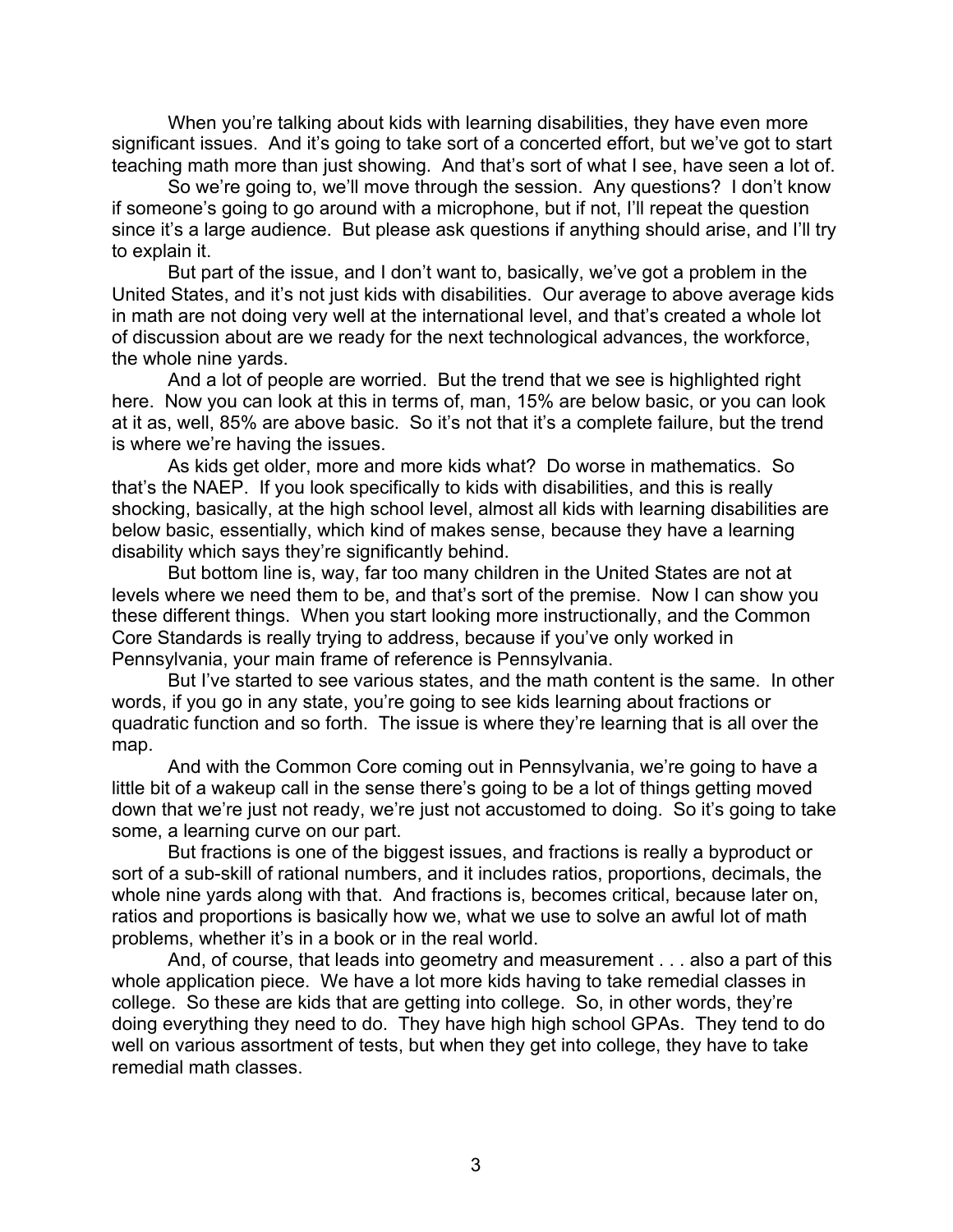So we're seeing this whole like hodgepodge of things that are really impacting what we're doing. Now this is a slide that should be scary to everyone out there. Seventy-eight percent, so over three-quarters of adults, so forget about the NAEP and AYP. Okay. That's statistics and so forth. Those kids that are below basic or barely basic, when they enter the real world, these are the things that it means.

Seventy-eight percent of adults cannot calculate interest, or cannot explain how interest is calculated on their loans. Okay. That's not calculus. That's really not even algebra. That's usually about a sixth or seventh or eighth grade math level skill. Seventy-one percent can't calculate miles per gallon. Now that gas prices are going back up, it's just we don't want to calculate the miles per gallon.

Fifty-eight percent can't calculate a 10% tip. I don't know if you've ever been in a situation where you're out with a bunch of people, and they can't divide up the check. So then the check comes as one. You know that whole fiasco of trying to figure out?

Well, they usually slide it over to me, because I'm the math person. Well, guess what? I make sure I come out the lowest regardless of what I had to eat, and, really, no one really has any idea. So, you know, this is sort of the end result of these basics and below basics year after year after year, and this is what we're trying to sort of resolve.

And a lot of this just has to do with the logical application of math concepts and principles, and that's really what's happening, or that's one of the driving forces in terms of workforce and labor force and all those types of things. But when you start looking at the components of RtI, numbers two through seven are standard. They can be applied to anything that you want to do RtI, behavior, reading, writing, math, etc.

But number one, I have specific asterisks beside number one, because this is where a belief system by us educators really plays into it. Our culture, our society that we have, it is really still, to this day, accepted not to be good in mathematics. All right. If you're a bad, if you're good in math, that usually has some negative stereotypes along with it.

Oh, you're one of them or a geek or a dork or all those negative connotations, where we don't have that necessarily in reading. But there's a belief system, so that's the first thing. The second aspect of this belief system is we really have to believe that the close to 100% of kids, all kids have expectations to do well in mathematics.

And often this is referred to as people think there's a DNA math gene out there. And early on, well, you don't have it, and you don't have it, or you see it in parents. If you've ever taught for any length of time, and you get parents in there, and you've got the kid there, you've got the parent there. Oh, I can really start to focus. And what does a parent say when talking about math?

Well, I was really never good in math. Do you really need it? It's just, the entire system we have is really working against us. We have to sort of combat this issue, but we've got to start with the teachers. Now on the other, on the flipside of this, we also have a unique situation in math that is different in reading, and it has to do with the teachers and their level of confidence in mathematics, most importantly, at the elementary level.

And what I mean by that is, if I went to a high school literature classroom, and I pulled out a Shakespeare book and brought it down to the elementary school, every one of those elementary school teachers could what? Read it, discuss it, comprehend it, etc.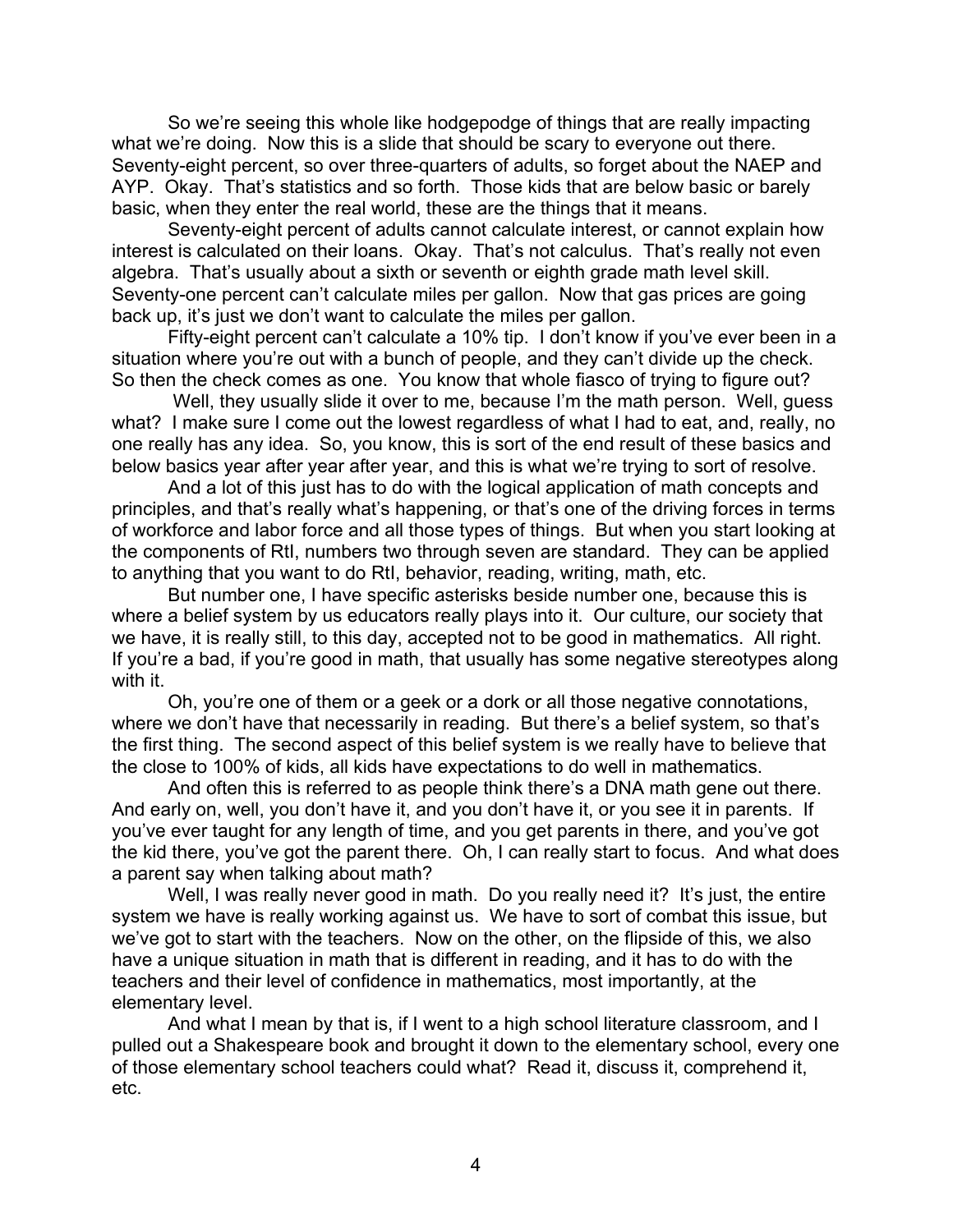But if I go next door to that  $12^{th}$  grade calculus class or even Algebra 2 Trig or even Algebra generally and brought that content down to the elementary school, how many elementary school teachers would be gung ho, confident, and super excited to do that math? All right.

And I'm not blaming elementary teachers. That's the system we're in. Now the flipside of that are the high school teachers who are content savvy or content knowledgeable but are often least open to changing how they what? Teach. So there's two sides.

Elementary teachers pretty much will do whatever you want, especially if it involves sitting on the floor or those types of things. But so it's a system we're in, and I'm not criticizing or blaming teachers, but in order to move forward, we have to know where we're at. In other words, we have to know our weaknesses, so that we can then focus in areas of improvement.

So at the elementary level, one component of any effective RtI Model is to make sure that you are providing some level of content professional development. In other words, learning more about fractions, learning more about rational numbers, the content of what we're teaching.

Because if elementary teachers don't know why they're teaching certain things at the elementary level, it leads to a disconnect, and it ends up being kids going through the motions and not really understanding the long-term sort of progression. And at the high school level, we've got to start looking at changing how we teach certain things, and I'm going to talk about some strategies that I see absolutely no reason why high school teachers can't try some of these particular strategies.

So we're starting to move through this. But these are the core components, and I'm going to sort of, instead of getting into the detail about this, I'm just going to phrase it in these systems. Universal screening, there are many different assessments out there at the elementary level, about K to 6.

Once you get into middle and high school, the number of research-validated progress monitoring assessments gets greatly reduced. All right. So there's some question of what to do, but there are things out there. My recommendation is absent of high quality research on any particular measure, every school has to, so to speak, do a research study.

In other words, pick an assessment, progress monitor, and look at how well that predicts success at the end of the year. The instructional tiers, Tiers 1, 2, and 3 in Pennsylvania, and understand the main piece with the tiers is that kids can move up and back based on their instructional needs.

Here is the one question that all districts or schools, whatever level you're at, must ask regarding their tiers, and that is, how effective is it? And the question that you want to ask, among others, is how many kids at the beginning of the year entered Tier 2, whatever that is? It could be a computer program. It could be an intervention delivered by a teacher, commercially available.

It could be problem solving, where the teachers are kind of figuring out what they want to do. It could be an extension of what's happening in the current classroom. But for Tier 2 to be effective, a large percentage of kids that enter Tier 2 should eventually what? Go back to Tier 1.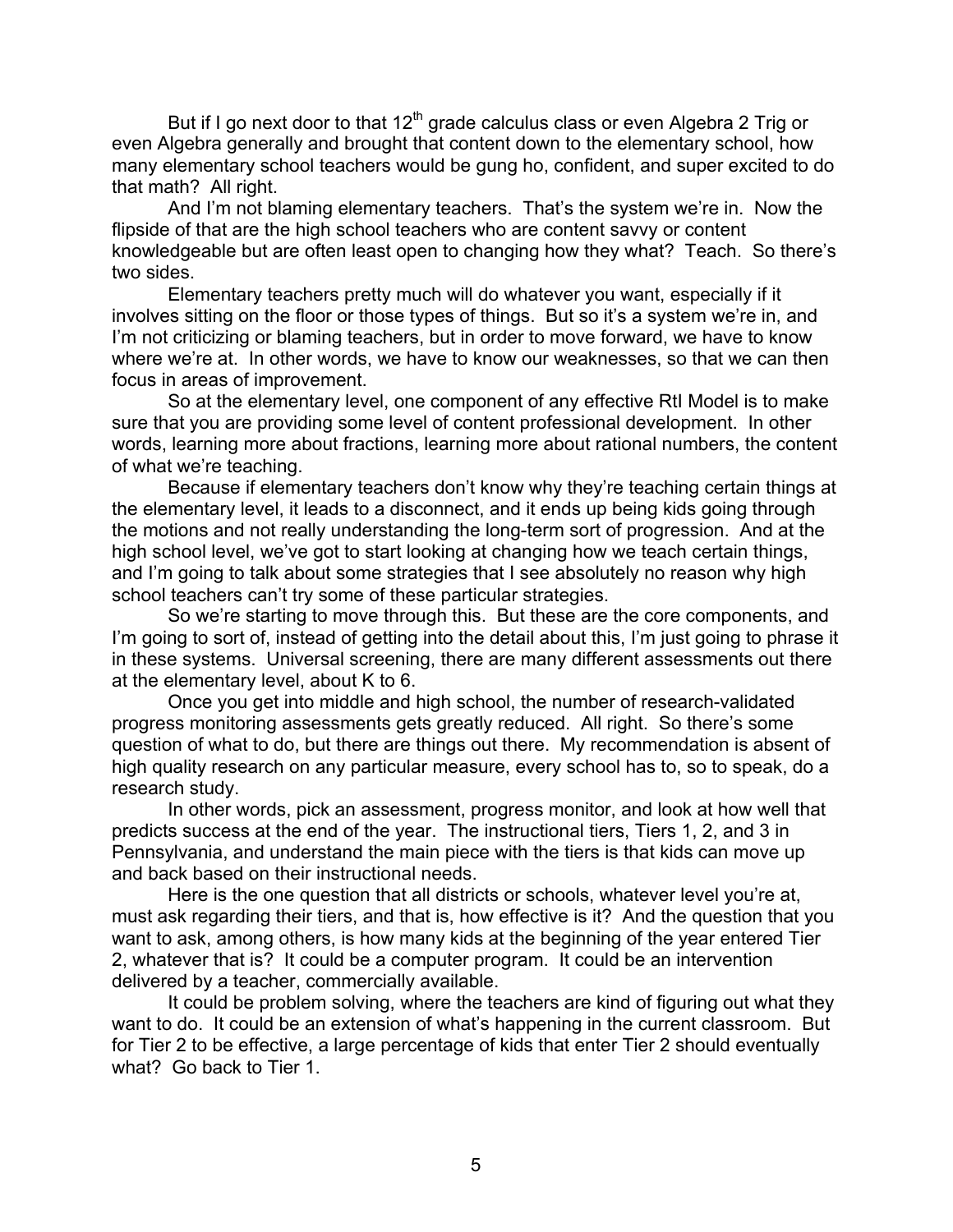If you have 100 kids that go into Tier 2, and at the end of the year, there's 100 kids in Tier 2, and then you go to the next year, and there's 100 kids in Tier 2, then guess what? It's not working. All right. Now notice I didn't say exit all of those kids, because, really, there's this kid that's appearing, this profile of kid that, when they get into the second tier, makes appropriate progress.

In other words, that tier is working, but it's not catching the kids up. So we're seeing a child out there, you could have a group of kids that they need Tier 1 plus always Tier 2. So you just keep that in mind. A good Tier 2 program will exit kids, in other words, catch them up and drop them back. They don't need it anymore.

We don't really know what a good percentage is, but if 100, you know, if you're exiting 2% or 3% of the kids, then you've got to question what this, how effective this is and all these sub questions. Well, how much money are you spending? How much resources are being used? All of these things have to be addressed at that, sort of that Tier 2 level.

Now the good thing is we're not anywhere close to reading, but there are a lot of interventions that are now starting to come out onto the market, so to speak. But keep this in mind, very few of them are scientifically validated. Some of them are evidencebased, all right, so you've got to be very critical of what you look.

But the biggest impediment or barrier to doing a Tier 2 intervention program, let's see, is what? So Tier 2, the kid's going to go get a commercially available intervention program. Someone's going to deliver it to him. What's the biggest issue there? It's not money, believe it or not. It's the time.

These interventions that are coming out are requiring anywhere from between 30 to 60 minutes extra, all right, and that's the biggest issue. Well, where do we get this time? What is the kid not going to get into? That is the biggest issue. There are interventions. Some of them, I think, are very well designed, but it requires time.

And that's sort of the, one of the biggest issues that you're going to run into. And just like reading, when kids struggle in reading, the National Reading Panel said all kids should get how much instruction, minutes in reading? Ninety minutes. And when kids struggle, they should what? Get more.

Well, the exact parallels are being drawn to math. Whatever they are getting in math, they need to get extra. Now that brings up the next question, which is, how much time are you teaching math at the elementary level? Minimum of 60 minutes. And I know there are some places that are not doing 60 minutes. Minimum of 60 minutes.

When you're not doing, when you're not spending the time, I've gone in the school, they go, man, our reading scores have improved so much, but our math scores are flat. How much time are you teaching reading? Oh, we're teaching 120 minutes of reading, etc., etc. Well, how much time are you spending on math? Well, 50 to 60. Well, that's one big variable right there. Time is a crucial variable.

Research-based instruction and interventions, unfortunately, we do not have enough research done in mathematics that's anywhere close to reading. So we're significantly behind. In reading, there are hundreds of interventions, adolescents, middle, hundreds that go down to very specific skills. Where in math, there are lots of things out there, but very few are research-validated interventions.

Then number seven is another biggie for math, is in all RtI, but particularly in math, is once you pick your plan, you have to evaluate it. In other words, are we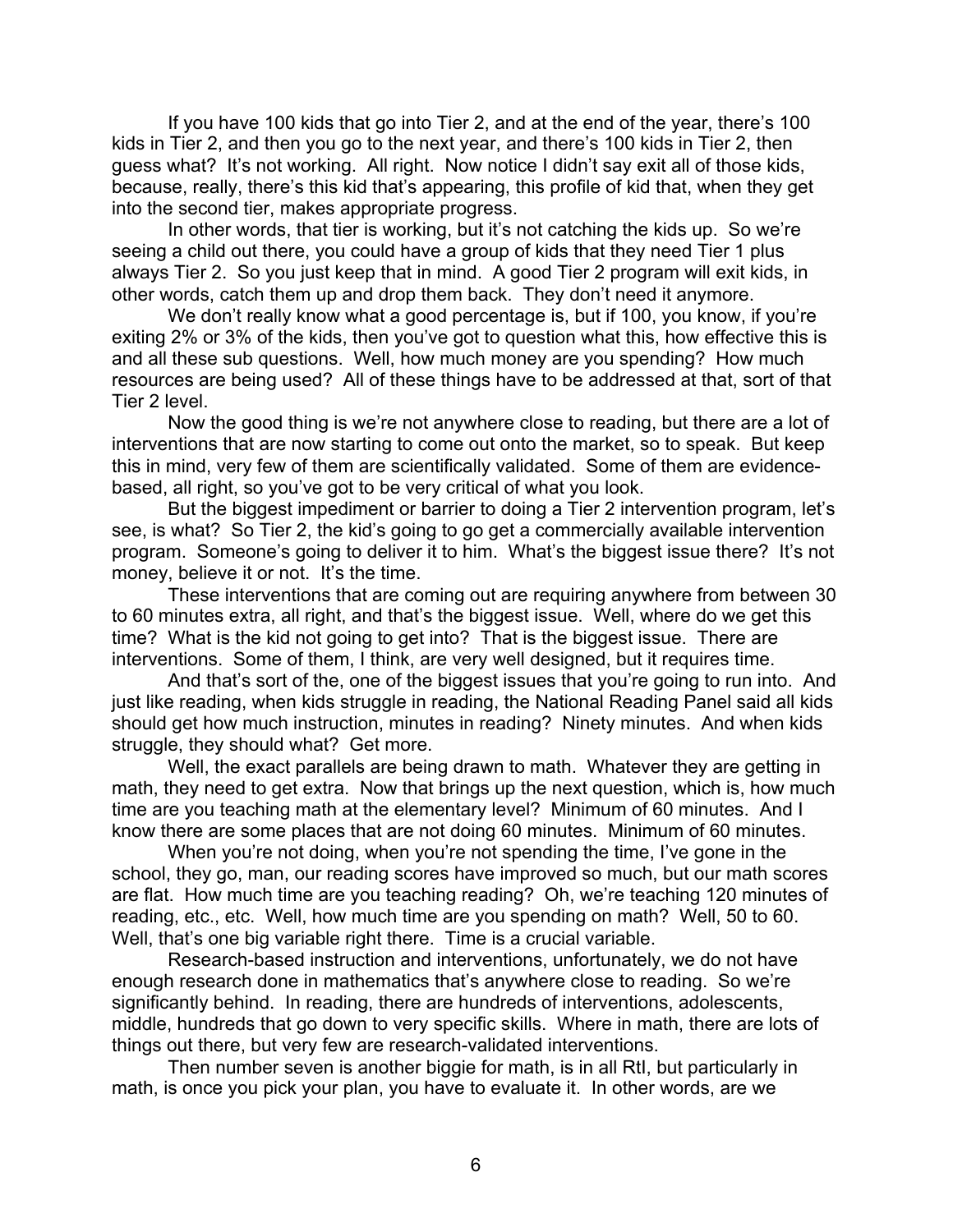reducing the number of kids that we're referring to special ed? Are we capturing the struggling kids at the high school level and catching them up?

And if not, the plan should be fluid in the terms that you're evaluating it every year. All right. So four core beliefs, and these are the things I'm going to move quickly through, because this is sort of the foundation. All students can be mathematically proficient. I tend to agree. I don't see why we cannot get kids, almost all kids proficient at least through Algebra 1.

And when you get up into the upper level grades with algebra, that's where it's going to take a lot of effort. But, folks, everyone's all bent out of shape about algebra and so forth. We're not getting half of the kids proficient at third grade, fifth grade, sixth grade, so we've got to do a better job at all avenues.

But when you start looking at algebra, until you get into the linear functions and the graphing and those types of things, a lot of algebra is nothing more than a computation type of manipulation applied more in a logical thought process. Number three is where, is a biggie, and this is where the Common Core Standards are coming into play, this whole debate, math wars, whatever you want to call it, about is it the concepts, is it the application, the problem solving, computational, factual?

What is it that makes kids proficient in math? And what we're sort of, we're sort of having some consensus here, and what it really is. It's the blending of all of these components that make kids proficient. In other words, it's not just concepts and problem solving and computation, but they are all interdependent.

Oftentimes, problem solving is the application of concepts and computation. So in order, you have to think of it as a progression, but these are the things we need to address. If you're spending all your time on concepts, then that's going to end up having a problem in the end. If all you're doing is computation, naked math problems, that's what I call them, just numbers, then you're not getting to the rigor that we need.

So it's these components together. And then the fourth one, which is my main, I should have a license plate made of this, but it's instruction matters. That is the key. There is no magic pill. There is no computer chip to be imbedded behind the back of the ear yet for algebra and geometry. It's going to be the instruction. And that's where we have to really focus in terms of teach at the teacher level.

Now universal screening, I'm sort of moving through these, universal screening is generally three to four times a year. The purpose of universal screening is to identify struggling kids to get them additional instruction, not to get them out of your class and into special ed. It's to get additional instruction.

Then you have progress monitoring. Universal screening can be the same as progress monitoring. Finding good progress monitoring measures at the high school level is a little bit more challenging, although there are some out there. I believe Pennsylvania participated in the piloting of one of those at some point.

The key with progress monitoring, minimum, once a moth minimum, twice a week, or, I'm sorry, twice a month preferably. The idea is that teachers are using that information to make instructional changes. The tiers, the arrows have, on both sides you have the flow up and flow down as necessary. Generally speaking, as students move through the tiers, the instruction goes to smaller groups and is more intensive.

You see, I've seen anywhere from Tier 1 should address 80% of the kids' needs. Tier 2 should be 10% to 15%. Tier 3 is in a small 5%. Here's, bottom line, whatever the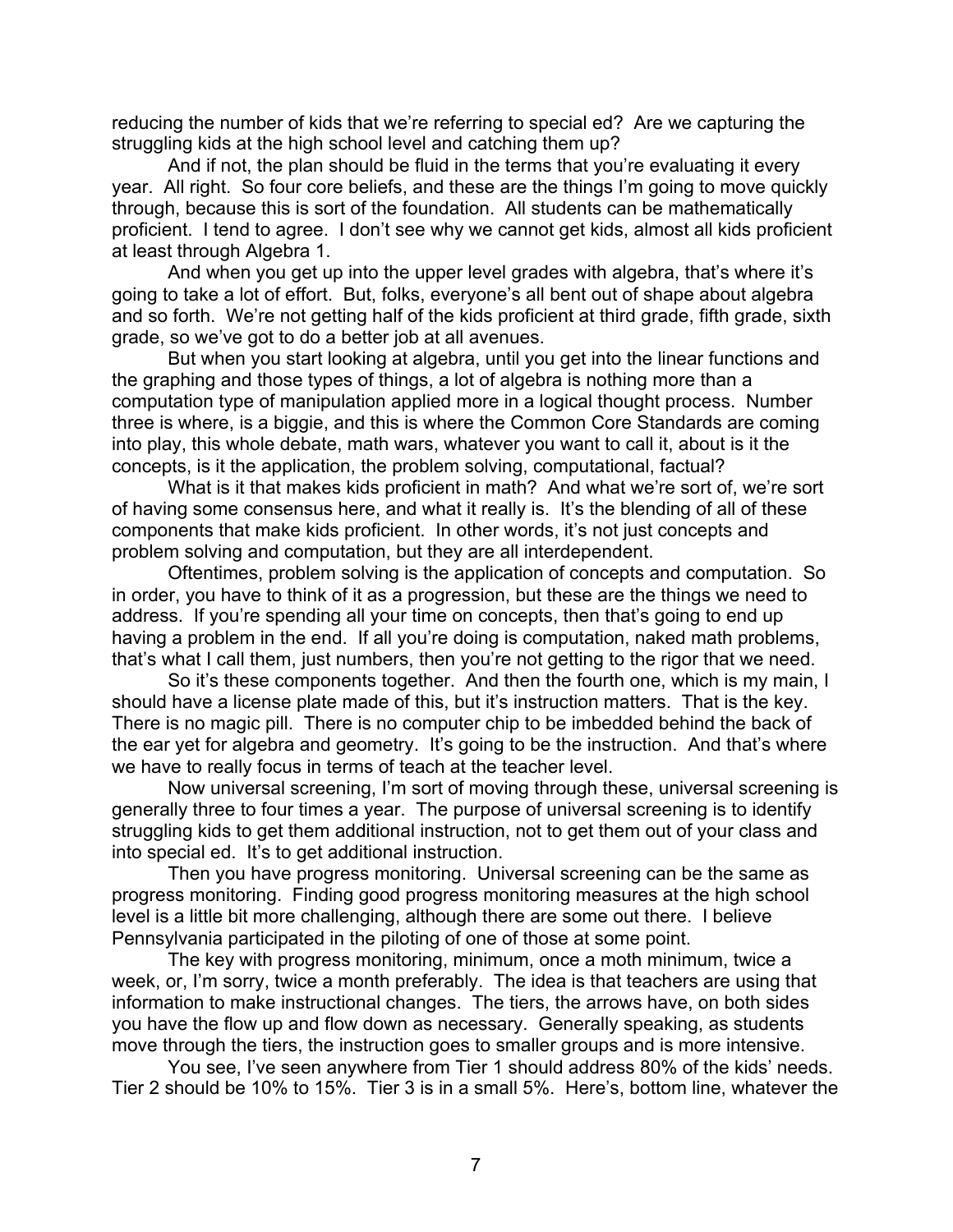percentage fallout to be, if more than 30% to 40% to 50% of your kids are requiring Tier 2, then your Tier 1 is broke. Everybody understand that? That's a key.

If you have excess of 30% to 40% to 50%, then that means you need to first and foremost address what you're doing in the Tier 1 classroom. All right. Let's see. I want to get to, here's sort of a summarization. Research-validated practices, where we have them available, everyone is involved. It's not just special ed. It's not Title I. It's not IU folks. It's general ed across the board. Collaboration and consulting about data and so forth, and, really, everything goes down to student performance.

Is it working? And if it isn't, what are we going to do next? And that's pretty much where I focused on RtI. I haven't really gotten into the eligibility issues as much as, okay, so kids are struggling. What are we going to do? That intermediate step prior to any determination for special education services.

So that brings us to the National Math Panel Report. Now before I get into this, are there any general questions about the components of RtI? In my opinion, that should be nothing awe. There should be no ah-ha moments there other than now it is how, those are the components of RtI in general.

Now the Math Panel Report, how many of you have read the Math Panel Report? Okay. That's not a good thing. All right. I'm assuming that you're in here, because you are responsible for math instruction at some level, either supporting or actually the delivery. This report was similar to the National Reading Panel Report that came out that was so influential.

Now one of the reason why it was influential was they had Reading First monies attached to it. But in this panel, if you haven't looked at it, you should download it. It addresses a lot of things. I'm going to specifically pick three of them. But you should download it, take a look at it, read it, the odd and the even pages. I know we're math teachers. Sometimes, we like to do odd or even. You need to read both.

But in the documents that I provided PaTTAN that are on the website, there's a two-page summary sheet on there that's bulleted. If you printed those off, it's in the supplemental handout, but it's just the factsheet that kind of bullets it, and you really need to take a look at this.

This really needs to drive when you start deciding what you're going to do for the interventions. In other words, you need to evaluate what your interventions based on what the Math Panel has been recommending. Now when you look at this, if you have the handout, this is the most important, in my entire two-hour workshop, this is the most important slide, and it has to do with the working memory piece.

Now the first bullet there has to do with what makes kids proficient in math, and it's the idea of we have to take time to teach concepts, problem solving, computational fluency. The Common Core Standards have fluency throughout. This is not just basic fact fluency. This is once kids learn how to do fractions and the concept of it, and they understand it, they need to become fluent at the manipulation of that.

But the second bullet, this working memory, if you take into account working memory, you will be a better math teacher guaranteed. This is where we math teachers are making the biggest mistakes in terms of how we're trying to teach. Now what we're seeing is kids that struggle in math, now especially kids with learning disabilities, it has been 30 years documented that kids with learning, identified learning disabilities have significant limits in their working memory. Okay?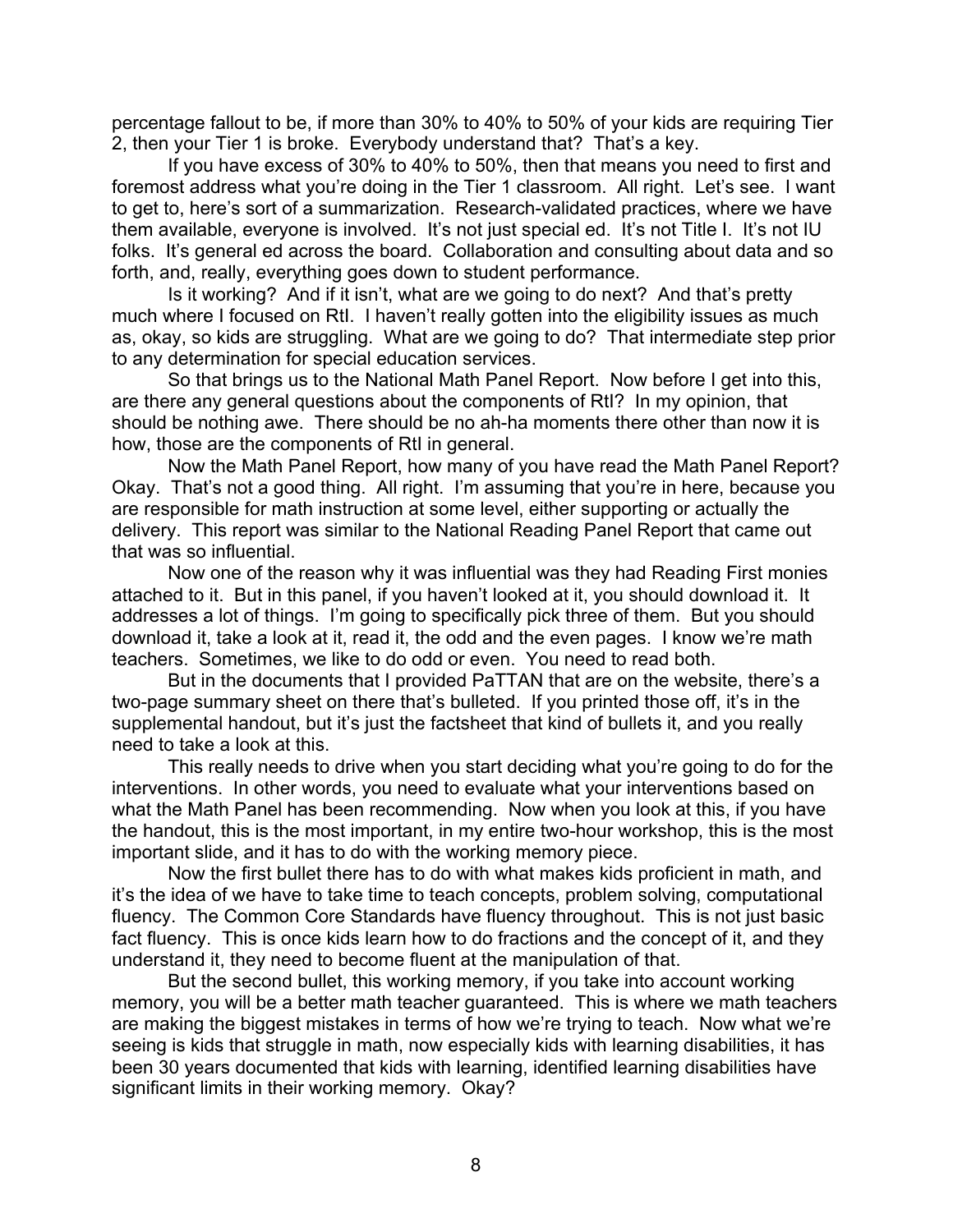What we're seeing is math, the way we've been teaching, is a byproduct of children's working memory. And when they have limits in their working memory, that impacts what they can take in at one time. And we have to recognize that in math, we are talking about multiple things, I don't want to say steps or procedures, multiple things happening at once.

Concepts, vocabulary, rules, procedures, application. And we're asking kids to blend it all together at once. Now what, I want you, I'm going to pose a question here, and I want you, what is the first thing that pops into your mind when I pose this problemsolving question?

We've all put puzzles together. Right? What's the first thing you do when you put the puzzle together? Show me with your hands. Everybody's doing this, and you're all wrong. Okay? That is not the first thing you do. Guaranteed that is not the first thing you do. You do at least three things prior to that.

Now when you said this, I'm assuming that you put the edges together, and you work your way what? In. Right? Where are my, are there kindergarten teachers in here? All right. What's the first thing in kindergarten you're teaching kids to do with puzzles?

### **WOMAN:** . . .

**DR. RICCOMINI:** Thank you. Out of the box, and the key is, turn all the pieces what? If you're a kindergarten teacher, you have seen kids trying to jam together pieces. Now why? And this is why, like I said, if you leave here with this mindset, you'll be a better math teacher, why is it that when I said what's the first thing you do, almost all of us in here jumped to I do the edges first? Because you assume.

I don't even think you put that much thought to it. Because we're automatic on those first three things. Okay? We don't even think about it. In other words, it's so automatic to us, we wouldn't even think going to the assumption that, well, they should know that. All right. Now what does this, how does this connect to learning?

Because we're automatic at those three steps, we use no what, of our what? Working memory. It's all free to focus on the what? Putting the puzzle together. And that when, so as math teachers, we have to recognize there are a lot things that we're doing automatically, that we need to somehow make overt or explicit to the kids, whether that is directly stating it or providing some scaffold or something for the students.

Math teachers, there are so many subtle things that we're doing, that we need to make sure we're teaching that to kids. So this working memory is key. Now the report says there's ways that you can help kids with working memory. One of them is to providing them, and this is key here, structured, focused, and strategic practice. Okay?

This is not 60 problems on a worksheet, drill, and kill. All right. It's distributed. It's focused. It's strategic, and it's in short bursts. That can help kids become automatic. When kids become automatic on certain things or more fluent, that frees up their working memory. And this is a key. Where are my third grade teachers? Are there any third grade teachers in here?

Third grade is generally where division is introduced. Is that correct? I'm not 100% versed yet in Pennsylvania. Somewhere in third grade, maybe the end of third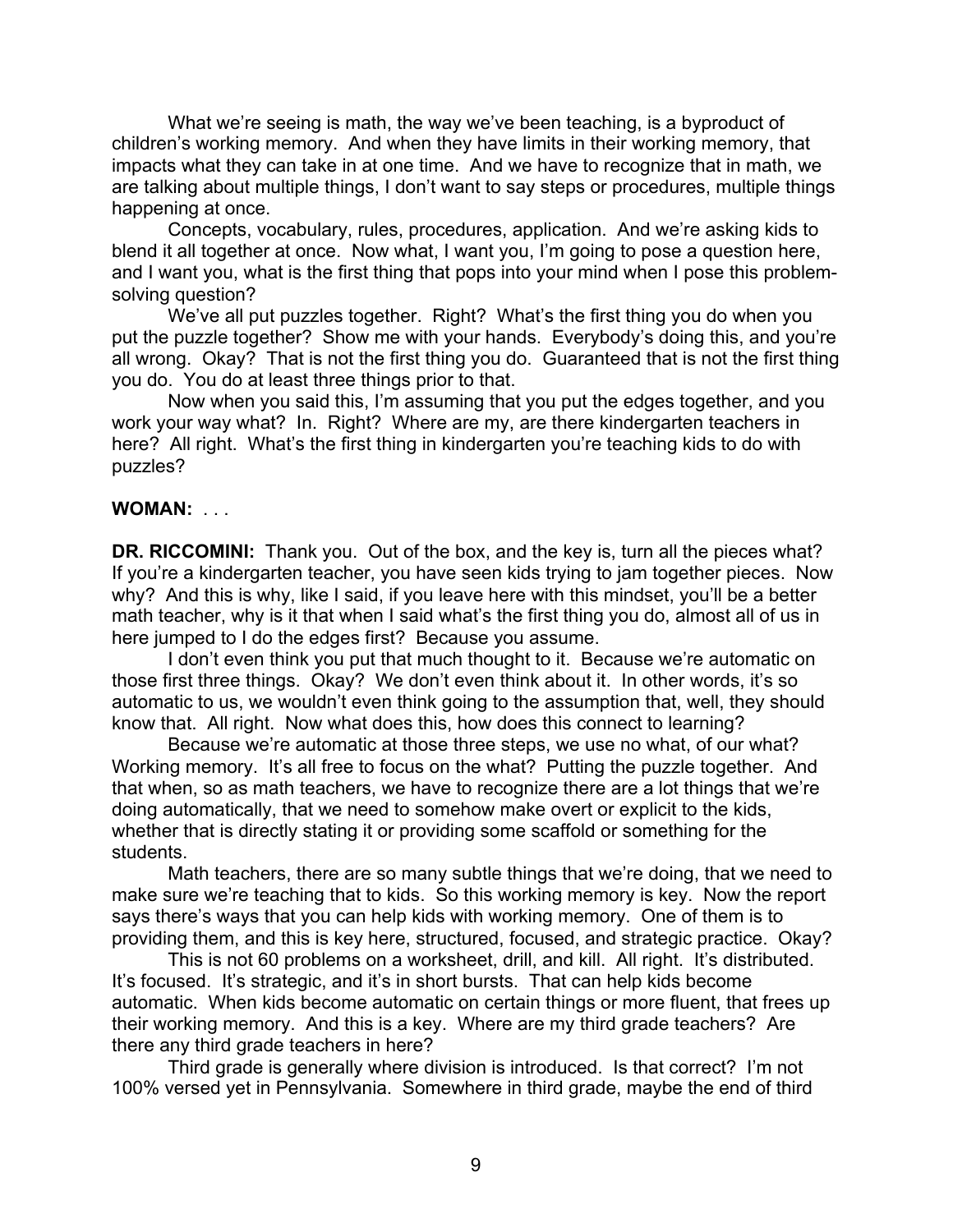grade beginning of fourth grade, the concept of division is introduced. It's developed. At some point, you move the kids to the procedure that you want them to use, whether it is a standard algorithm or the lattice approach, or whatever it is.

How many steps are involved in that basic long division problem, absent of any problem solving or application? I can guarantee you that it's more than seven. Most individuals can remember seven pieces of information, plus or minus two, at one time. And we're talking about kids who struggle, who have limits in working memory.

So as math teachers, when we're explaining this whole problem, recognize kids are basically hearing your first explanation, and then they're missing everything in the middle, and they're hearing the last thing you say. And what happens is that's where the teachers say, well, the kids don't even try. Well, they don't even try, because their working memory has been what? Overloaded.

Now I'm going to talk about ways that you can try to address that. One of them is that you make sure they become fluent or automatic at certain pieces. And the area that's generally most discussed is with basic facts. All right.

When you have a kid in middle school, fifth, sixth, seventh grade, or high school for that matter, and he's faced with a basic multiplication problem, and he's got to pull out his fingers, take his shoes off, lick his fingers, pound his head, whatever, sing a song, jingle, or whatever, that is using up his what? Working memory.

Therefore, he has less cognitive processing capacity to focus on the what? Concept application. So, generally, at the elementary level, one of the things you have to address in any RtI Model is what are you doing to get kids to automaticity in basic facts? And what I have experienced, and I think this has been a big battle here and there, this is one small component of math.

We generally do a lot, spend a lot of time developing all of the operations using number lines, manipulatives, concepts. Then we spend time on sort of relationship activities like doubles, times one, times zero, commutative property, fact families, those types of things. And then we spend a decent amount of time giving kids strategies, counting on, then you have the arthritic predicting nine strategy.

You're all, kids are going to have arthritis by the time they're 20 with that. Okay? Those are fine and dandy. But at some point, they have got to get past that. Because if they have to default to a strategy every time, that's again, using up their what? Working memory. And it's very, draws a lot of parallels to reading.

For those of you that are working with poor readers, they generally, when they read, they're very what? Slow. And they're focusing an awful lot on what? Each word. Sometimes each letter sound. So even though they read it correctly, when they get done reading and you ask them, because that's the purpose of reading, comprehension, what did you read? They have what? No idea, because all of their working memory was focused on what? The word level.

Now when you get into middle school and high school, you start talking about systems of equations, all right, you know the whole concept of systems of equations, thinking, or quadratic formula, any of those things. You are talking well in excess of 10, 15 things happening. So this instruction of showing the kids, even though you do it three or four times, recognize that you are overloading their working memory, and once it's overloaded, they're not learning anything.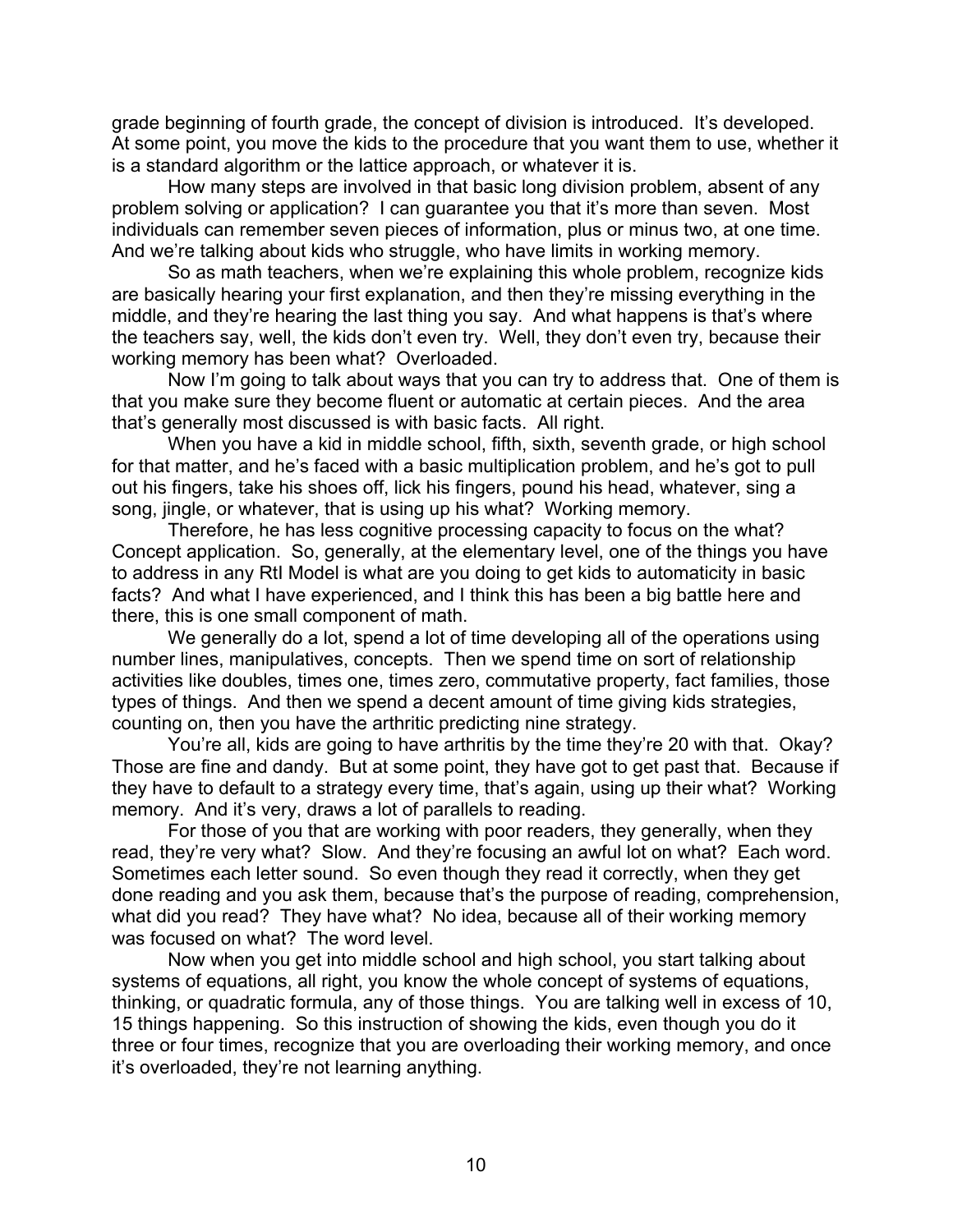And we have to start taking and chunking information into manageable pieces or doing some scaffold to take some of the taxing of the working memory off the table. One of the things that I, as a decent strategy in this realm, is most math teachers, we chunk across problems. So we model problem number one, all of the steps. Right? It's pretty traditional. I see it all the time.

Second, we go to the next problem, and what do we do? Model all the steps. Maybe we ask some more questions. Third problem, we're modeling, maybe asking some more questions. Then the kids do guided practice on three problems, and then the guided practice basically becomes the model, because the kids can't what? Do them. And then there's an independent practice.

So we chunk within problems. A different approach is to chunk across problems. So you have your three models that you're going to use, save a fourth one over here at the end, and instead of going through each problem, you go through the first chunk of the first problem. Then you go to the second example, and you show them this first chunk of that.

So now they're hearing the first part what? Twice, back to back. Then you go to the third problem, and it's more guided questioning type of thing. Go back to the first problem. We just did this step. Now the second step is this. And then they get to see it.

Now I said you want to save a fourth or a fifth problem, because the chunks have to get what? Bigger to the point where the kids have to see a problem or do a problem what? Worked from start to finish. This is a progression. And if you go to any, athletics dominates this country, if you go to any athletic practice, you will see progression after progression after progression, even in Joe Pa's Penn State football practice.

And the progression is they focus on the parts, and they work their way to the end result. And in math, we are not doing that at all. We're start to finish, and we're killing the kid's working memory. On top of that, if they have issues with computation and basic facts or vocabulary, you're saying the numerator, and they're like is that the top or the bottom number?

Then all of that is impacting their learning. So this chunking across problems is a very different approach that is a form of scaffolding to sort of get kids to where we want them to be at the end. And that can be done with anything that involves multiple steps. And most everything in math is multiple steps, because you're talking about the application. So that's sort of your first strategy in terms of the chunking issue.

But if you consider, basically, anytime you're about ready to teach something, you should look at it, and we're math teachers, so we're good at it, you should literally write down all of the steps and take that into account. In other words, what is it that kids have to do to solve this problem, and then take that into account and form your chunks from there.

Now how you form the chunk depends entirely on the students. Some kids need much smaller what? Chunks. Other kids can get larger chunks. But if you take this into account, this in and of itself will make you a better math teacher, because this is how you try to facilitate learning.

We have been, since the invention of algebra class, middle school math, we have been showing kids from start to finish how to do problems, and that we need to do chunks. Now notice within that progression, it can be very explicit initially, or it can be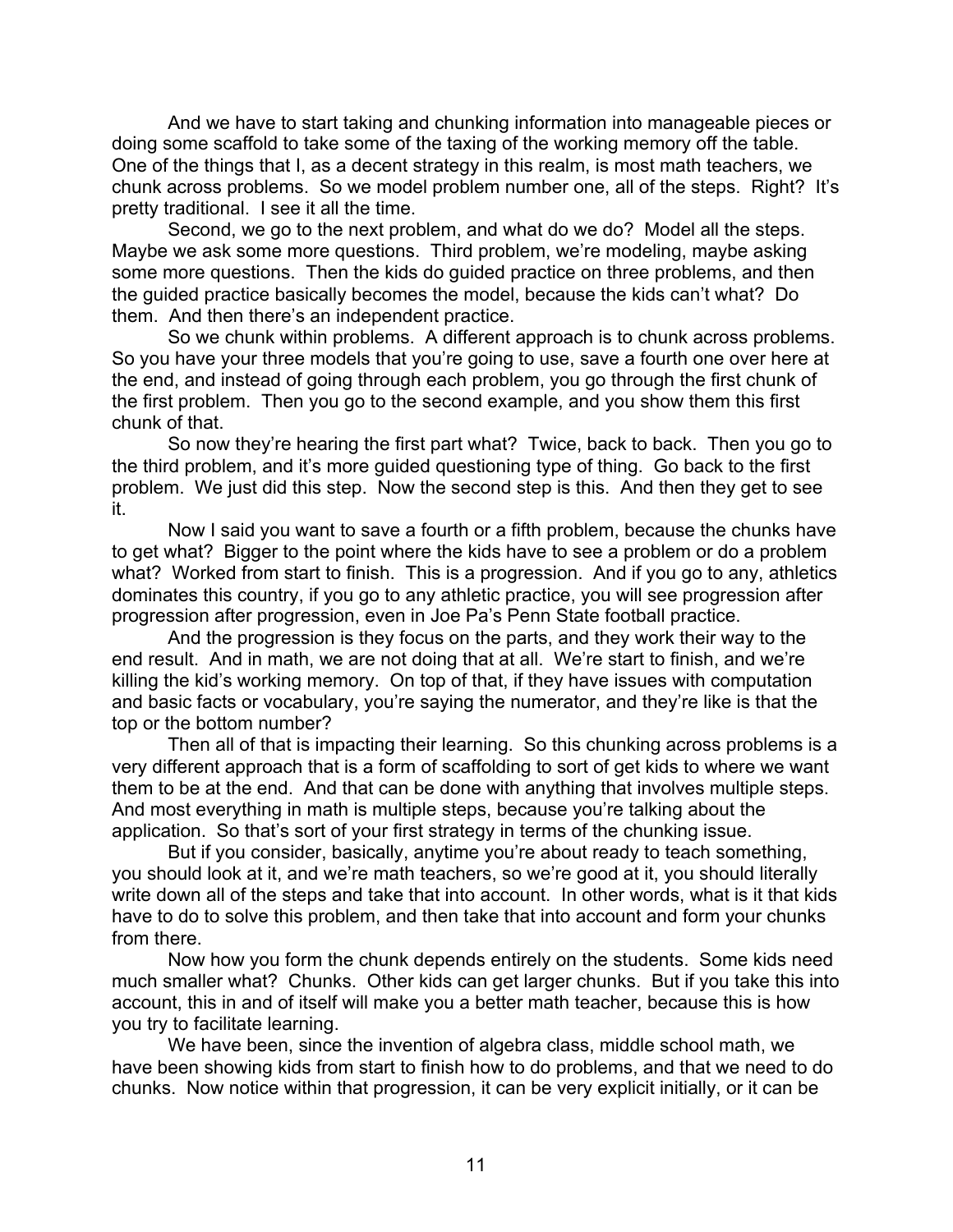guided. You have to make that decision based on your kids. Just recognize, kids that struggle generally need more what? Guidance, explicitness. So that's the working memory piece. Are there any questions on the working memory? Yes?

**WOMAN:** . . . problems. Say you cover the other two up. I would think like, for myself, it would bother me if that first problem is still hanging there. I don't know what to do with it, yet she's taking me to problem two.

**DR. RICCOMINI:** Yes. When, well, first off, very specific things and how you set the lesson should always be based on your kids, all right, and every kid's going to be different. But when teachers I've worked with that try this, they say, initially, it kind of freaks the kids out, because they have never seen that.

What they have always seen is what? First problem, second problem, third. So you need to have a discussion with the students. This is what we're going to do. Now, remember, I'm never of the belief that it's going to, one thing's going to work for every kid, so you've got to make that judgment. But have a discussion with the kids, and explain to them why you're halving problems up.

Now when you have that discussion with kids, you're helping them become more strategic. Most good mathematicians, we tend to look across multiple problems in terms of going from one, we look for connections. So to answer your question in sort of the middle of the road, yes, it can freak some kids out.

It's sort of uncomfortable to some of us, because it's totally, it's an entirely different instructional approach than what we have learned, and what we've been programmed to do. So you need to have a discussion with them. If you think it's best to cover it up, that's fine. But the idea is we're trying to break the habit of teaching problems in isolation, which is what we do a lot of.

This problem, now it's erased, now it's this one. When, in reality, we want them to see across problems, across problems. Any other questions on working memory? It is a major issue as problems get more complex, starting as early as second and third grade.

The other thing, by chunking it across problems, you'll begin to see where specifically in the problem that the kids are making their mistake or erring or getting stuck, which then will allow you to better focus in that particular area. Now as far as instruction goes, you have these two terms out there, student-centered, teacherdirected.

Neither one is supported as the only way to teach when you look at the research. So in mathematics, there needs to be a balance. Some things need to be directly taught. Other things can be more explored, student-centered inquiry, whatever you want to call it. But the idea is, in mathematics, is you need to think of a sliding sort of, again, the word progression.

We want kids to be able to do inquiry, discovery, application, problem solving, so we need to get them to the point where they can engage. A lot of times, with our kids, they won't even engage in those types of activities, because they don't even know how to start. So we have to have a balance there, and that's key. Now I'm directly speaking about Tier 1 right now.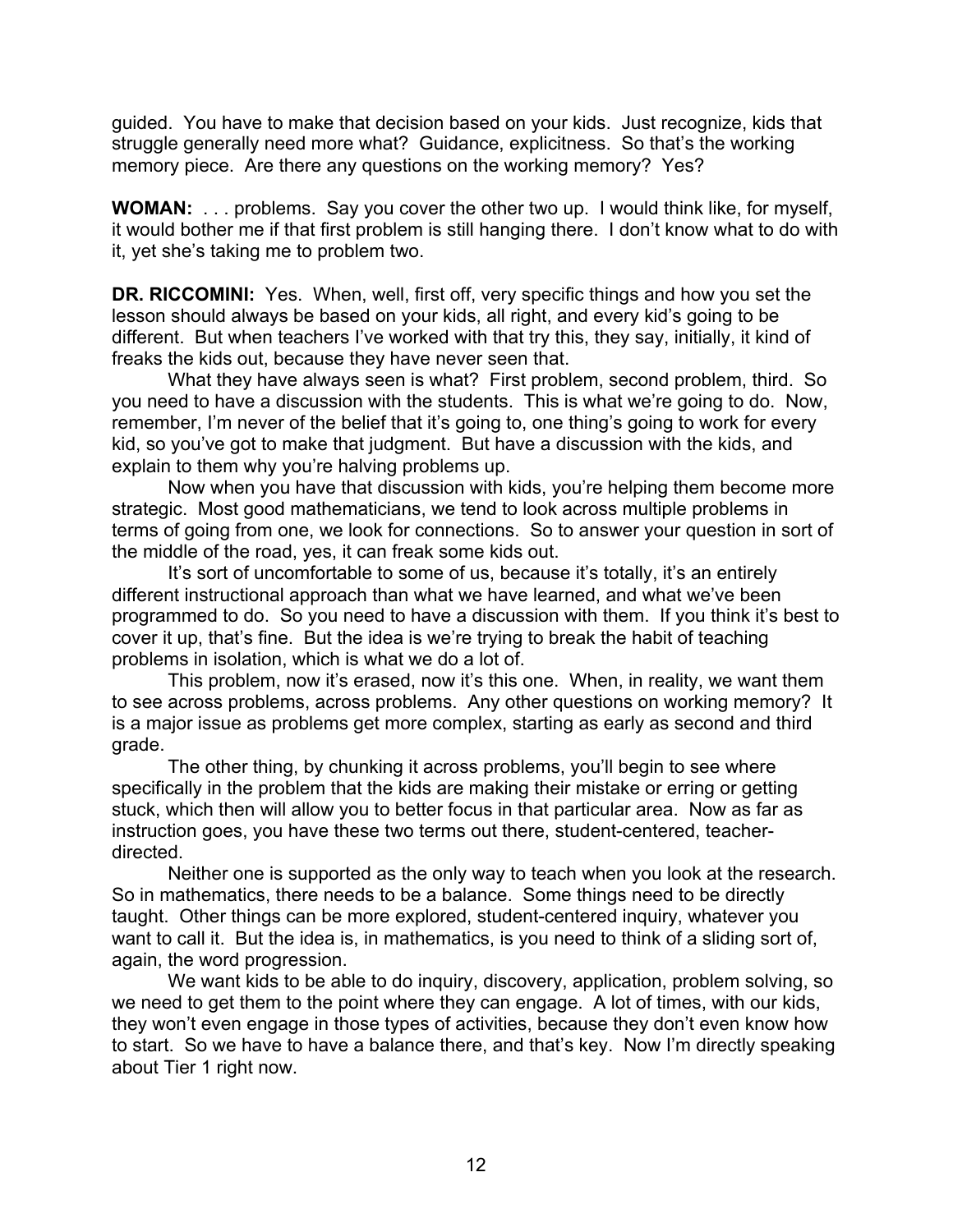Your Tier 1 Core Math Program needs to have a balance, and the programs that are out there, some are sold as this is exclusively a student-centered approach. To me, that's ridiculous. We should all be a learner-centered approach. What the learner needs, the learner gets.

But Tier 1 needs a balance. Everybody needs a balance. Now some kids need less or more on either side, but when you start talking about kids that struggle, what the math panel basically said was three sub groups of kids, now we're starting Tier 1 moving Tier 2 kind of things, Tier 1 and Tier 2, kids that struggle.

Low achievers have difficulties or have learning disabilities. So is there anybody here from a school that doesn't have any of those three sets of kids? I always have to ask, because if that's the case, I want to go check it out. Low achievers, now I'll make the argument that at some point in a child's math career, except for about 5%, at some point, kids will struggle.

Everybody generally struggles in math at some point. But low achievers have difficulties in math or have learning disabilities. Does anyone come from a school where they don't have any of those sub groups of kids in Tier 1? So I just want to make sure I understand this. Everybody in this room comes from a school or works with schools that have these three sets of kids being educated in the Tier 1 classroom. Yes?

That means part of that instruction needs to be explicit, needs to be clear in terms of how you want the kids to problem solve, must have very carefully sequenced and organized examples, have appropriate use of concrete or visual representations to help kids see abstract procedures. Anything that you're doing that's a manipulation is abstract for the most part.

And then, finally, we need them to think aloud. And this is another thing that I saw an awful lot when I was observing. Teachers were doing rather sophisticated think alouds. In other words, they were modeling very high-level types of thinking aloud and asking high-level questions. Very good.

**WOMAN:** Can you give an example of that?

**DR. RICCOMINI:** Of what?

**WOMAN:** . . . thinking aloud . . . specific thinking aloud?

**DR. RICCOMINI:** For concrete?

**WOMAN:** No, no, no . . . when you just said teachers are doing sophisticated thinking aloud examples.

**DR. RICCOMINI:** So when I'm observing classrooms, and I'm listening to what the teachers are saying, they're getting into depth. They're doing very good think alouds. Okay? In other words, they're modeling whatever it is the kids are trying to learn, and they're doing it very well.

But what I didn't see are students getting the same opportunity to do those think alouds under some type of guidance. Generally, what happened was that teachers would explain something, and then they would tell the kids to what? Ssshh. Do the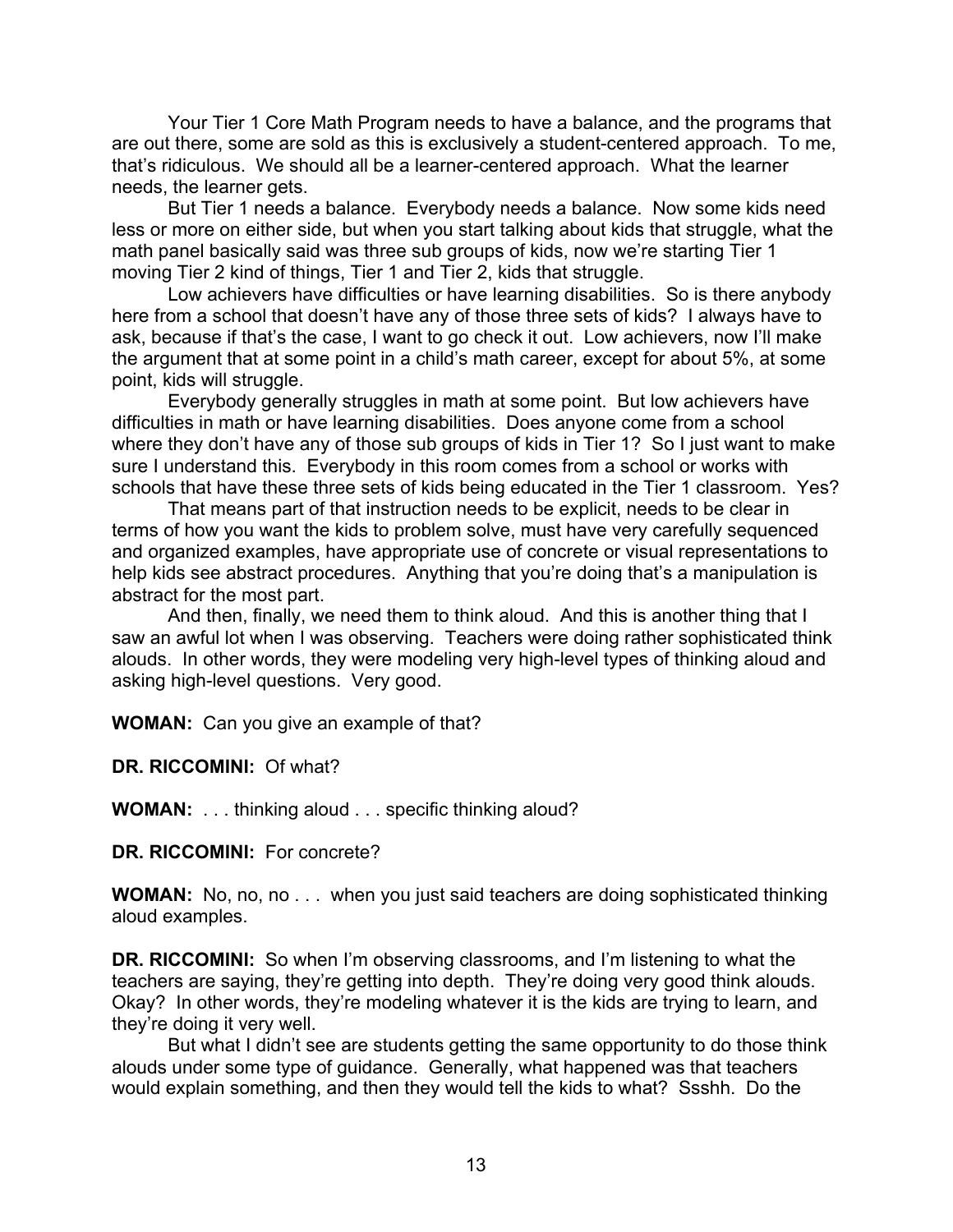next one. All right. Now in a second here, I'm going to show you how to do a guided think aloud. Yes?

**WOMAN:** I have some kids . . . but then the other kids are like, ssshh . . .

**DR. RICCOMINI:** Well, again, you have to reach a balance, and, I mean, you're right. Some kids are going to be distracted, but you've got to reach a balance. Kids need the opportunity to think aloud. If I go to any elementary classroom in here, and, or even in an English class where they have to do writing, in essence, when you write something, and you turn it into a teacher, and that teacher reads it and then gives you feedback, they're seeing you do what? Thinking.

In math, looking at a problem solved is not getting at the kids' thoughts as much as we need to. So, yes, there's got to be a balance. Sometimes there should be quiet in the classroom, and they should be doing independent work. But what we need to do is more opportunities for kids to think aloud, and I'm going to show you a way to do guided think aloud.

But these are the things that need to be taken into account. So when you start looking at interventions, Core Programs, supplements, interventions, you want to make sure if you're picking a Tier 2 intervention, you need to make darn sure that that intervention is aligned with these characteristics.

In Tier 1, you need to make sure that that Core Program has some of these things built in, or you have to supplement. I'm not one to say, oh, that program stinks. Throw it out. But what's its weakness, and how can I supplement? But if you're in a school district at the elementary level that only teaches math 50 to 60 minutes on a good day, and you have a Core Program that doesn't address some of these things, and now you have to supplement it, you're going to run into the time crunch.

And then you're not really doing the core, and you're not really supplementing, and it becomes a hodgepodge. So, I mean, these are some questions that have to sort of be addressed. Now there's another document out there that if you haven't looked at, you should look at. It's an IES document. It's an RtI Practice Guide K to 8, and they have eight recommendations.

The third recommendation is any instructional tier needs to have explicit and systematic, which means increasing the modeling, the demonstrating, the guidance. Now there's different ways you can provide guidance. You can do it yourself as the teacher, or you can build materials that provide some guidance.

But, generally speaking, when you start talking about, well, what do we know about how kids who struggle learn, what we know is they need to have a little bit more explicit instruction, but that doesn't mean exclusively. So when you start thinking about your tiers or programs or computer programs or whatnot, you need to take into account is it explicit? Is it providing lots of opportunities to respond, to engage, to participate?

Is it providing the rigor that we need? We cannot just glance over things. We need to get really in depth. This is really going to come with this Common Core in terms of the tasks that kids are going to be asked to do, or teachers are going to be asked to facilitate. Bottom line is explicitness, focus on problem solving, the verbalization or thinking aloud, and then the frequent cumulative review.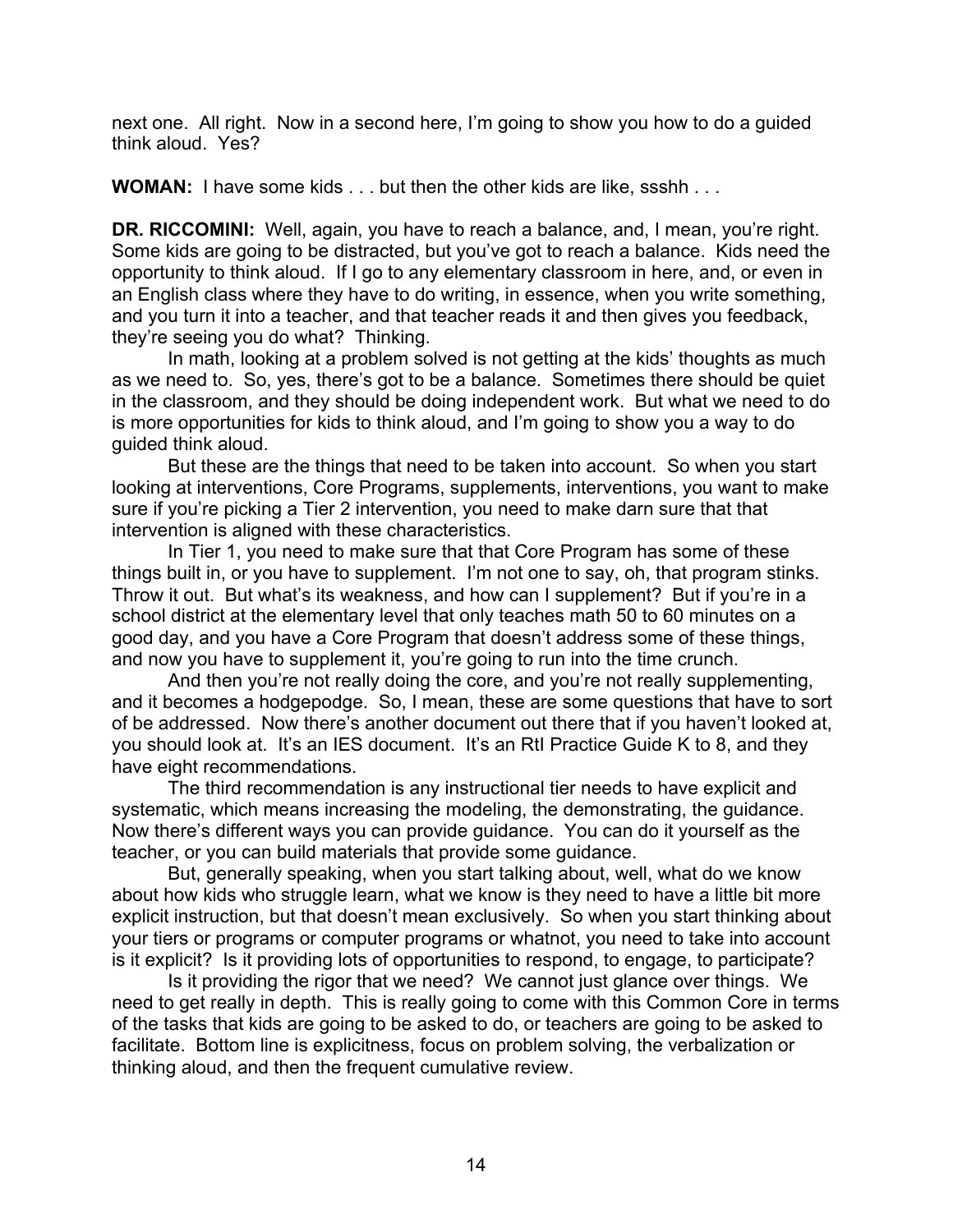So when you start looking at Tier 1 and Tier 2, it should capture some of these pieces, unless you're in a school that doesn't have anybody who struggles in Tier 1, some of these pieces, and then that flows into Tier 2. And then, of course, Tier 3 is going to get even more explicit.

So within your RtI, all those components, essentially it boils down to this neat little . . . diagram here. You know, we're trying to get all kids proficient, but when you start looking at RtI, it's really a systems approach. In other words, it's not at the teacher level necessarily. It's not at the district level. It's a systems approach, and the three main components to this system are your curriculum.

Now your curriculum in Pennsylvania, or your standards, which is going to be shifting to the Common Core, so first and foremost, teachers have to know the standards. You have to live in them. As special ed teachers, that could mean you have to know multiple grade levels of standards. Then you have a material or a textbook or a program that's delivering those standards.

Now I think one of the byproducts of 48 of the 50 states, or the majority of states adopting the Common Core, is you're going to have programs available that are very well aligned with the Common Core. Right now, basically, textbooks are setting up their programs in relationship to about three states.

But with this Common Core, you would think we're going to have some better math materials in terms of that they're more aligned with what we're teaching. You have your assessment. Now you have your end of year assessments, you have your standardized assessments, but, also, what are you doing? Progress monitoring. Do you have benchmarks? What is it that you're doing?

The key is the assessments need to be aligned with the standards or curriculum, and most importantly, teachers need to look at those assessments and make decisions in terms of how they're teaching or what they teach.

The bottom one in this, I don't know, lime-ish colorish puke yellow there, I don't really like that color, but, anyway, is at the bottom of this, not to intend that this is low level, but the most critical feature of math achievement is really boiling down to the teacher and how they teach.

And we don't really know if it's the content knowledge of the teacher or if it's the strategies. It's going to be a combination of both. You know, if you can't do the math, you can't teach it. But just because you can do it does not mean you can teach it. All right. Yes?

**WOMAN:** . . . departmentalization . . . and also model . . . all of that is not making sense . . . so there's a discussion about should this . . . school, because they have . . . feels very strong . . . skills in this area be that . . .

**DR. RICCOMINI:** I'll answer it this way. I am generally in favor of that approach. We don't have a lot of research yet that says that is validated in a way we should move to that. A lot of other countries that we're being compared to generally have a department, in other words, they have one person teaching math even at the elementary level.

I've been in a lot of states that are, I've seen departmentalization down to second grade. That's the lowest grade I've seen it. But that's a discussion that, in my opinion,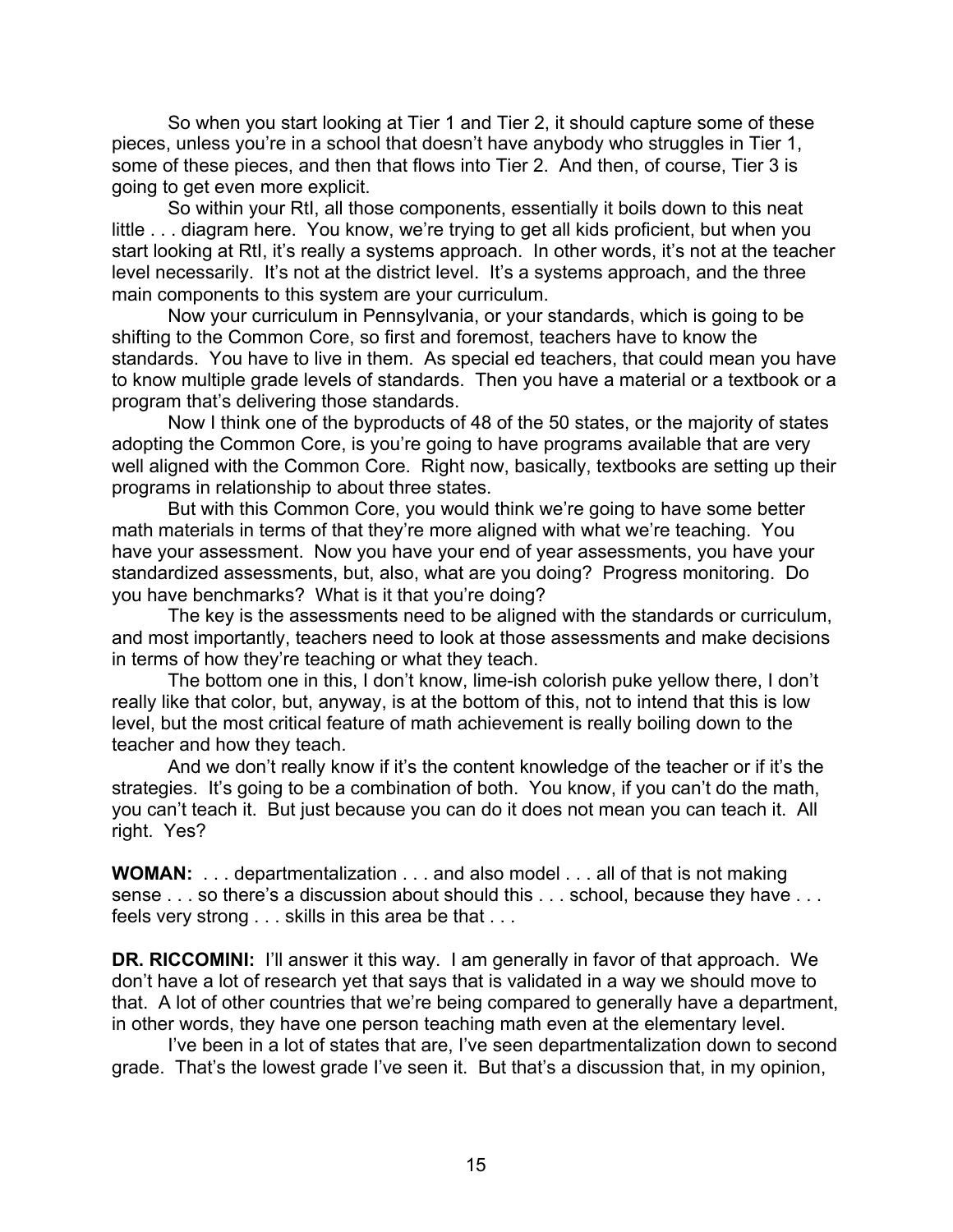it makes sense that if you narrow down what you're responsible for teaching, you should be able to teach it better. Right now, in our, I mean, just common sense tells me that.

Right now, elementary teachers have to teach what? Everything. Okay. So that is, I think that should be a discussion point. I think if you go to that, I have seen a dissertation that looked at that. Now I'm being specific that it's a dissertation. It's not been peer-reviewed. It's not been through a rigorous evaluation. And they seem to think that it was a good idea in terms of impacting student achievement.

It's a discussion that I think is worth having. Understand you have a lot of issues. A lot of elementary teachers are dead set against having kids move, or they're still in the mindset of, well, they're my kids. I need to do it. But I have seen it down to second grade, and I think common sense tells me that if there's an elementary teacher that says, man, I really like math, that probably tells me that they're comfortable with it, and they're probably what? Semi good at it.

Then if they focus on teaching math, then they should be able to do it better. Anyone departmentalized here all down through elementary school? What grade level? You go to third grade. That's pretty much where I've seen it. I've only been in one school that went down to the second grade.

You get into issues with large schools. If you have like five or six teachers at a grade level, seven or eight, how are you going to manage that? But I think it's a discussion point that should be brought up, because elementary teachers are having to teach everything.

And when you try to teach everything, you end up, sometimes, and besides teaching everything, what's your primary focus at the elementary level? Reading. And then math is whatever, you know, gets dispersed among science, social studies, and whatever, so I think it warrants a discussion. Yes?

**WOMAN:** As a math support teacher . . .

**DR. RICCOMINI:** So I'm assuming that means you're a special ed teacher. Is that what that means?

**WOMAN:** Title I.

**DR. RICCOMINI:** Okay.

**WOMAN:** We are often faced with making the decision . . . classroom teachers, and these are, this is one of those situations where, you know, Tier 1, and they're all in there and whatever . . . if we have children who are not at that level . . . but the teachers are moving on. We stay back here and try to move to automaticity, but do we try to give them more examples . . . classroom?

**DR. RICCOMINI:** Excellent question. Did everyone hear that? The idea is that Tier 1 teacher, she's a math support teacher, so they're pulling kids out providing them additional support in math. So she's working with a lot of kids that are not necessarily at the automaticity level, and the Tier 1 teacher is moving on. And her question is what, as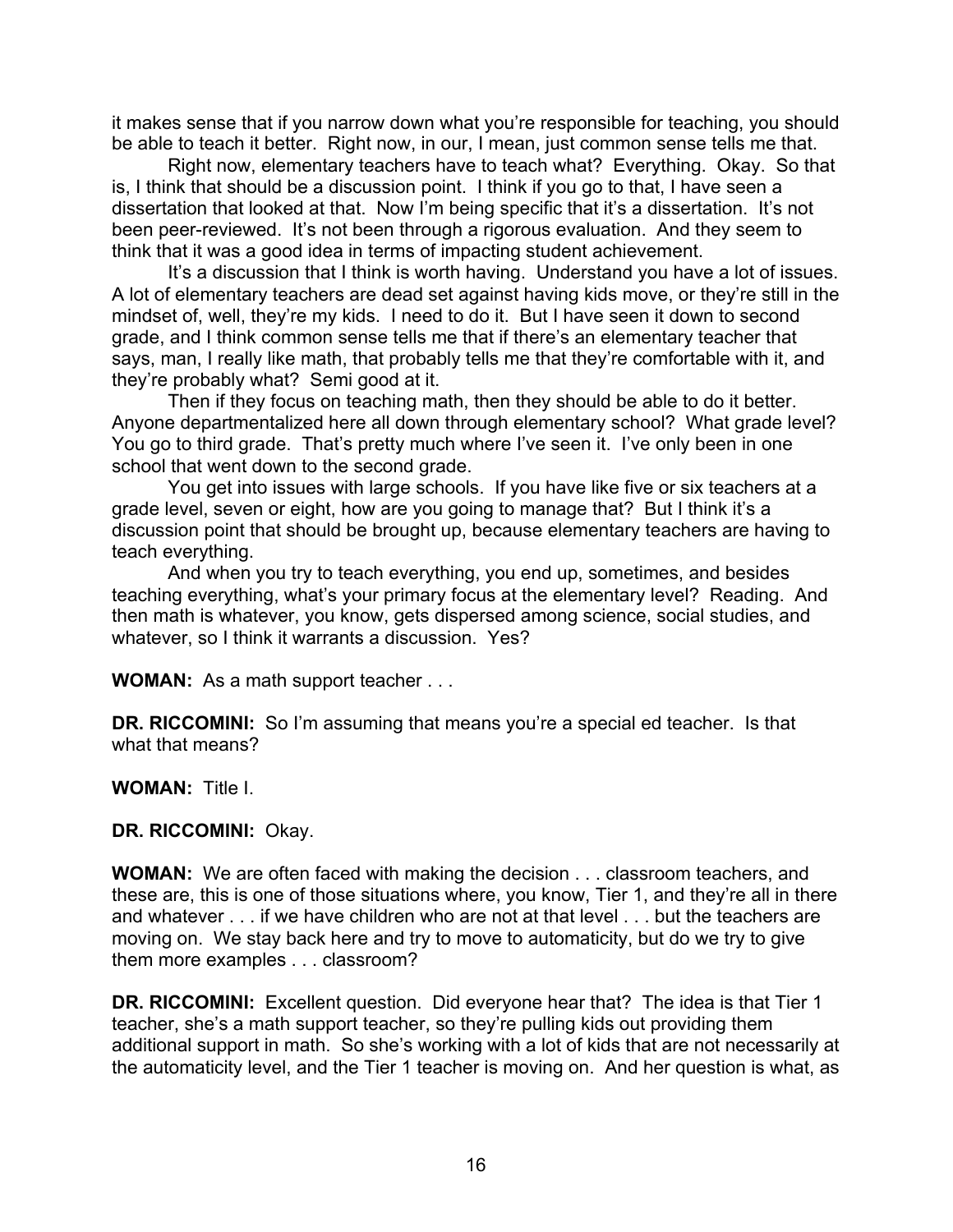a math support teacher, what should they focus on, automaticity or moving on? Right? Did I summarize that?

The answer to that is twofold. First, there needs to be automaticity in Tier 1. As little as five minutes should be devoted to automaticity in Tier 1. Okay? If you're not doing it in Tier 1, that's a mistake. I don't understand why it's such a big issue in math. We teach automaticity, and, we teach it in reading. I guarantee you're teaching automaticity of reading.

You want kids to immediately know what a sight word is or the . . . list? You want kids to read fluently. You want kids to spell fluently. We're teaching automaticity. We do it in music. It's not good enough that kids can play the notes. They have to what? Keep up with everybody else. All right.

We're teaching automaticity across a lot of content areas in the core. So the first question is it should be happening, to some extent, in the core. The second piece, the math support model, which I actually think can be very beneficial, that math support, whatever amount of time you should have, you should have it split like 60%/40%, 30%/70% where 60% is devoted to re-teaching, in other words, going back and reteaching things that they've missed.

It could be a concept. It could be automaticity. Whatever. And then the other percentage of the class is set at extending what the kids are doing in the Tier 1. You can't just focus on what they don't know, because the Tier 1 teacher is moving forward. So you've got to sort of have a balance in place.

But the automaticity is something that can be done in as little as four to five minutes. It's not something that should be any longer than ten minutes. It needs to happen somewhere. It should be in Tier 1 to some of that time, but math support is also another place to address it. So you can address the, specific to automaticity, you can address automaticity in five- to seven-minute bursts. Now how long do you have for the math support?

**WOMAN:** Usually about 40 to 50 minutes . . .

**DR. RICCOMINI:** Oh? Every day?

**WOMAN:** Two to three times a week.

**DR. RICCOMINI:** Oh, well, that's, I mean, that's good. Two to three days is good. So what you want to think about is, okay, I should be spending 5 to 10 minutes of this 30 to 40 minutes on automaticity. And then the other time, I should be either re-teaching or extending, giving kids more opportunities for what they're having in class or even preteaching. Any questions at this point?

So in Pennsylvania, you have the tier just like you have in every other state. Some states have four tiers. Some states have two triangles stacked on top of each other, because now we're talking about gifted kids in the RtI Model, and it's a reverse triangle. You know, I don't know.

Bottom line is this is all destined to end up as a bad research study if we don't change our instruction, and that's the key. All right. Remember when you tried to make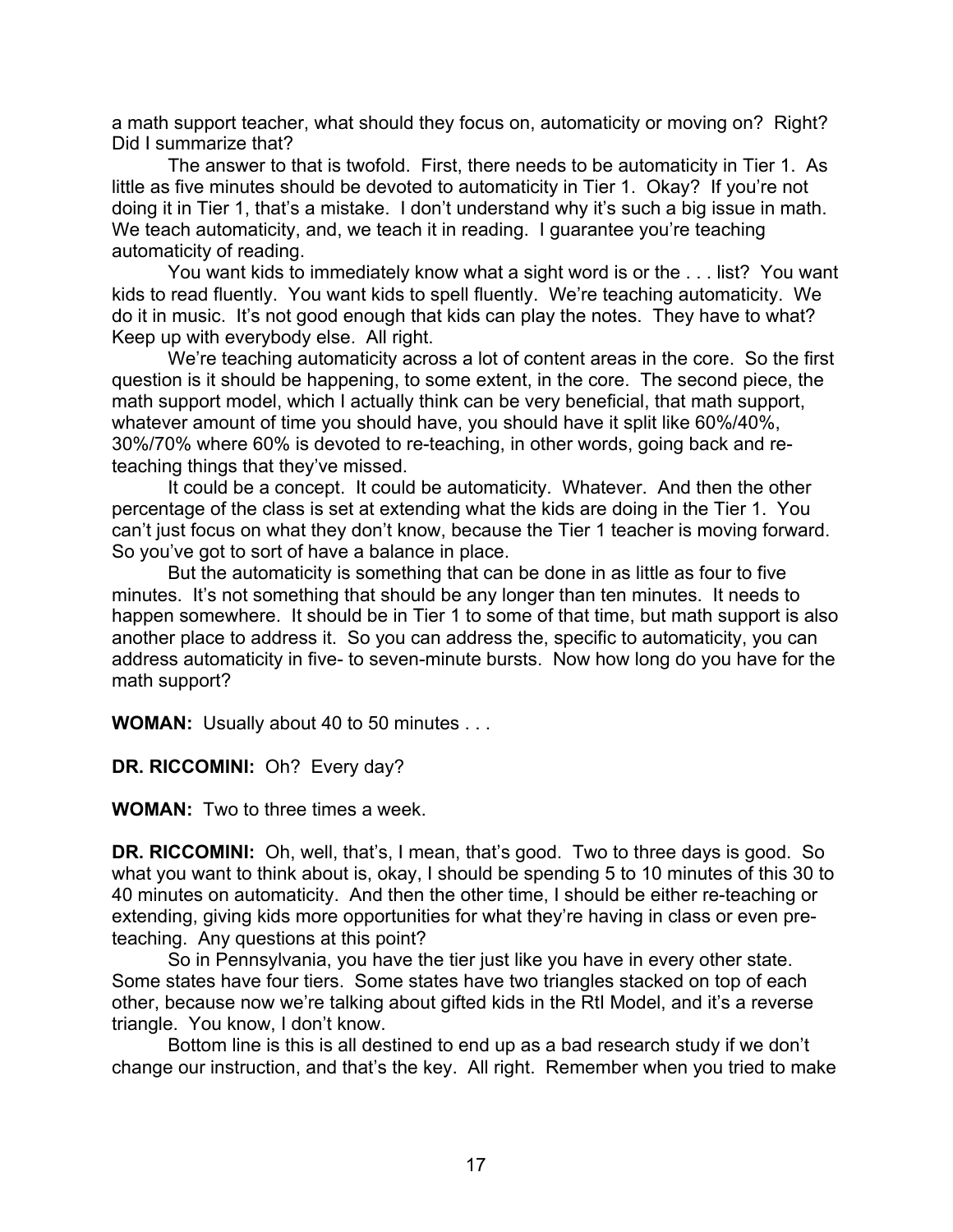a little volcano science kit thing with your kids, and it made a total mess? That's where we're heading if we don't address it. And it's different, my opinion, it is different in math.

We have got Core Reading Programs that are well designed. In math is where our Core Programs have not evolved instructionally. So when you look at this, there's sort of ten pieces that I generally revolve around. Obviously, in today's two-hour session, we're not going to get into ten. I'm going to pick these two, three areas, explicit instruction.

Everything that I talk about is related to it explicit instruction. And I'm going to sort of move through these, and then at the end, I'm going to talk about two very specific strategies that are just very different approaches to how we've been teaching in math, and we have to start examining that and evolve.

Basic facts. So this lends right into your question. I gave her that question and told her to ask it at 3:06 just to lead it to this. Basic facts. This is one piece of math, and sort of think of it as the alphabetic principle in reading. There's a progression. In order to have that skill developed, you have to know that every letter has a sound.

Is that reading? No. Then you have, the next step is you need to recognize that words are made up of letters that have sounds, and if they're read together or blended, that produces a what? Word. Is that reading? No. Reading is when you do those two skills fluently in connected text that allows you to what? Comprehend.

I really look at when kids solve a math problem or apply it or whatever, I look at that as comprehension, and I think math teachers need to expand their, you know, is the answer correct versus did they comprehend what they did. So with basic facts, you sort of have this similar progression.

You have to develop the concept of the operations. In other words, what is addition, subtraction, multiplication, division? This is where teachers, for multiplication, they do all these wonderful things with the rays and sets of objects and make the connection to repeated addition, and they can develop the concept.

Then you move into where you're getting into sort of the relationship piece where they're doing the fact families, as I said earlier, and they're developing strategies. Near neighbors, count on, you know, those types of things, sort of anchor facts. If you know what the anchor fact is, then you can use that to figure out the next one or the ninefinger rule or singing songs or whatever it is. All right.

Where we generally then jump to is we've done all that, so kids should automatically know their facts, and that's where kids are having problems. So if you're in a math support role, you want to try to get kids to automaticity. Now the key is automaticity means that you just know the fact.

So if I, like a good example of that is to blank out your minds, blank them out. Everybody's like I've got this one down pat. Blank it out and don't answer this. And if I say five times four, even though I said don't answer it, and you were trying not to answer it, you all what? Now where's my kindergarten? Twenty. Have you got 20 there? I mean, I'm just kidding. I'm teasing. I know, I know. I'm just kidding.

The idea here is why is that important, not from a math standpoint, but from an instructional cognitive standpoint? You used no working memory to answer it. Now no one, I didn't see anyone doing a little jingle there about five times four or singing a song. It's automatic. So all of those things I'm talking about, the concept, the relationship, the strategies, the songs, the jingles, those are all fine and dandy.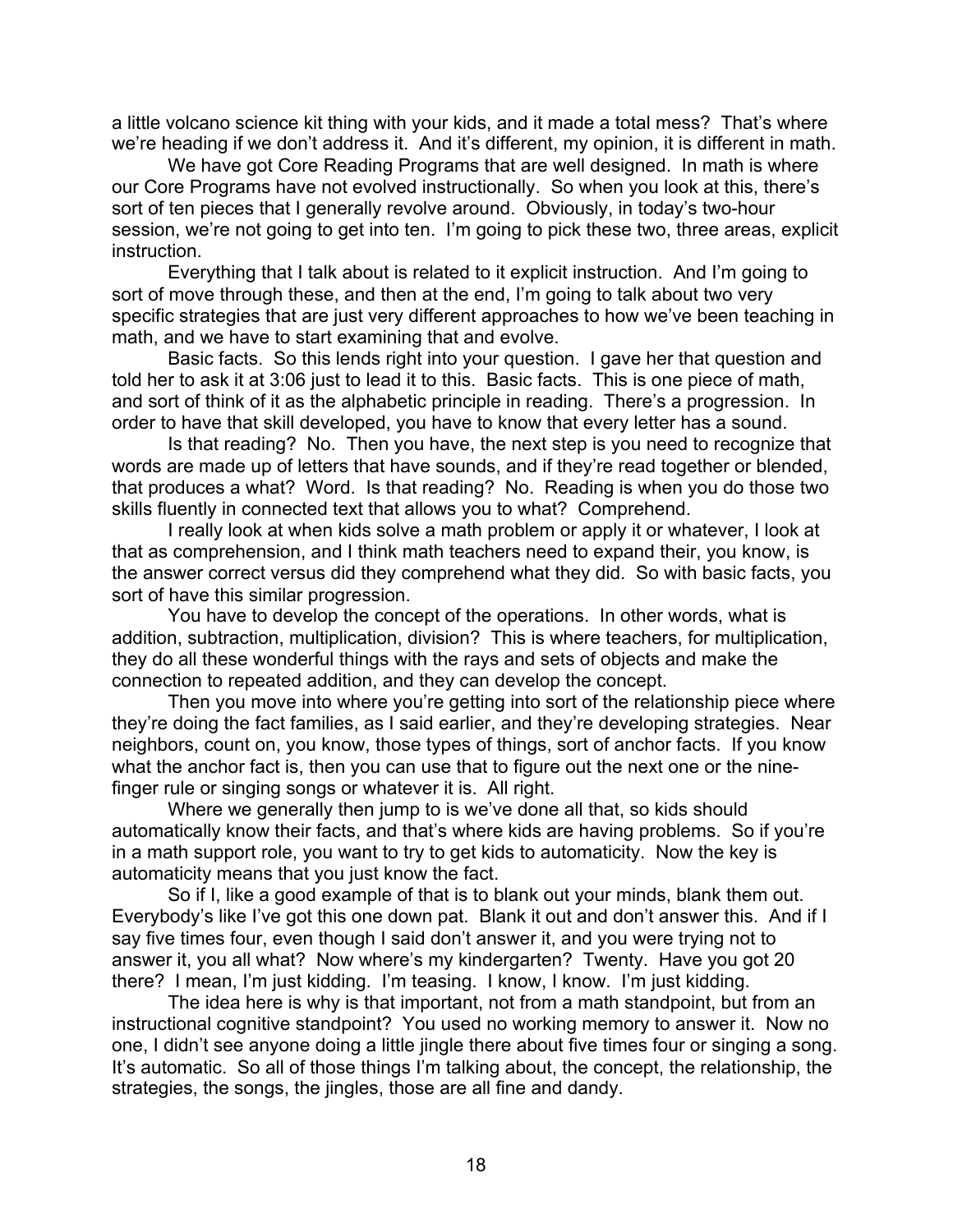But at some point, we need to get them to where they're automatic. And, folks, the only way you get kids, the only way you get automatic on anything is you do what? You have focused, strategic practice. Now focused and strategic means you're not practicing all of them for ten minutes.

Think of your math support kids that you have that are not automatic. So they're either getting it wrong, or they have a strategy, or whatever it might be. What grade level are you doing math support? You're sixth grade.

**WOMAN:** Well, for math two through six.

**DR. RICCOMINI:** Okay. So think of your third, fourth, fifth grades and multiplication. Is it that they're not automatic on every single fact? They know their tens, usually their fives, zeros, ones, twos. So now you have your math support, and you're trying to help. First off, so that tells you they do not need to spend time on worksheets or practice that includes all of those facts that you say they already are automatic on.

So your first thing is you're going to chunk. I've already used that term. So you literally will pick three or four facts that they don't know, and you will focus almost exclusively on those facts in your little three- to five-minute activity, which can be done whole group, independent, partner practice.

I'm partial to flashcards, but the idea is that those three that you picked is your chunk. They're getting multiple repetition on those ones, until they have them automatic. Now when I taught, I also taught high school, and I was a learning support high school teacher as well as a regular math high school teacher.

And one of the things my learning support kids came in, the classic I hate math. I hate you, because you're the math teacher. Ticked off. They put letters in number problems, okay, and they didn't know their facts. I mean, classic learning support kids. They couldn't memorize their facts.

So as I got to know my students, this was my second year of teaching, as I got to know my students, what I began to learn was, yeah, they couldn't remember 390 math facts, but they could recite to me 100 songs from 10 different of their favorite singers. So the question is, is it that they don't have the memory capacity, or how we've been going about it?

And it's generally how we've been going about it. How did they memorize those songs? Do you think they listened to every single one of them in order from start to finish to memorize it? They listen to one song what? Over and over. They stop it, and they go back. They find the lyrics, and they listen to it. They're essentially doing what we need to do with our basic facts.

So things that are like pet peeves of mine, when a teacher says, well, they're learning all of their threes, and then they're going to learn their fours, fives, and that's all they practice, that's more of a relationship-building activity, like copy all your threes. Watch your kids do that. And you know what they do?

Three, three, three, three, times, times, times, times, times, one, two, three, four, five, six. It's a relationship, copying in the multiplication table. All right. They come up with some unique relationship versus the automaticity. So to promote the automaticity, find out the ones they don't know, chunk it into three or four, and give them multiple opportunities on those specific facts.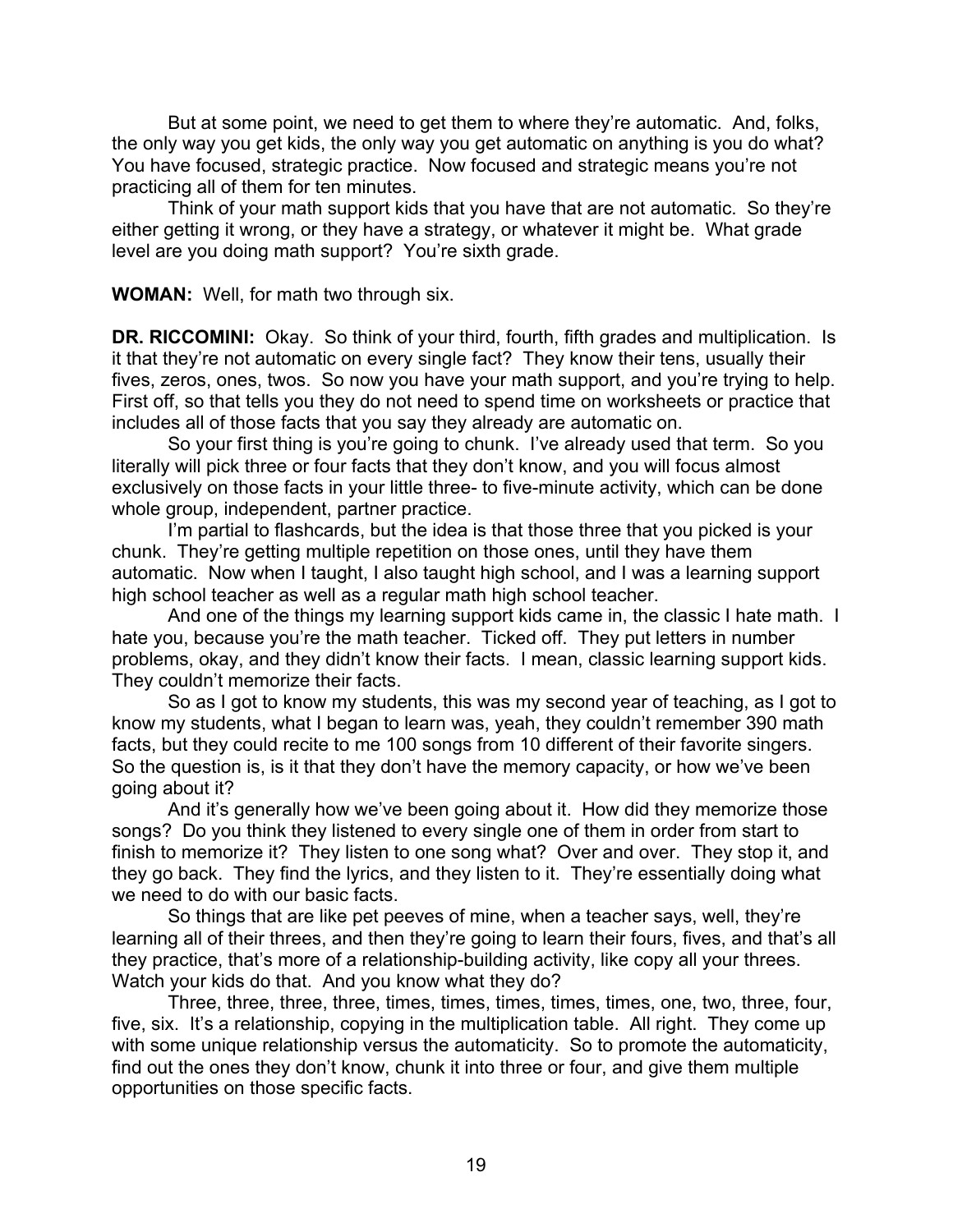And when you're doing this activity, there's two types of errors. There's a hesitation. In other words, you give them five times seven, and they go five times seven. They start counting. That's an error. Could they have gotten the right answer? Yes, but we're past that.

And then if they give you the wrong answer, now, for your middle school and high school teachers out there, you need to get kids to almost automaticity or fluency on integers, positive and negative types of things, as well as recognizing various things that you're teaching more automatic.

So you've chunked it. You're giving them multiple repetition. They make a mistake. They're immediately corrected, and you do it systematically. That's how you foster automaticity. Most Core Programs don't do that, because they're trying to teach so much at once that they, maybe on one day, they cover all the multiplication facts.

But it's that type of strategic chunking that will get kids to where we want, and I think there are some programs. Where is it? Here it is. These are the steps that I just went over. So you chunk them into three or four that they don't know. They get intensive practice. You continually review the ones that you've just focused on, and you have some type of monitor in place, and you make it fun. Make it a game.

Now it has ten minutes up here. This should be no longer than ten minutes. And in all honesty, you should get it down to five, because this is not math. This is about an instructional tool to facilitate learning later on, and you have to develop the concepts prior to automaticity.

I can take kindergarten kids and teach them what five times seven is, and they can probably remember it just like they remember *Brown Bear, Brown Bear*, *The Hungry Caterpillar,* whatever. But that's not going to do them any good, because they have no conceptual basis for that operation. That'd be like teaching kids to just memorize vocabulary words without teaching them what they meant. So there's a progression here. Questions?

There are programs out there, peer-mediated. There's a, here's an example, Mastering Math Facts. You don't need programs to do this. Sometimes when a program is initiated, it makes it more regular. In other words, it happens versus leave it up to the teachers, because sometimes there's lots of things happening.

But the idea here is fluency is good. But if you have kids stuck with strategies, as they get older, those strategies become inefficient and will tax working memory and cause kids not to learn as efficiently would be a good term there. And the same principle applies to integers, trig functions. Things you want kids to become automatic with can facilitate the higher order problem solving application thing.

Now the key is any automaticity is done after the concept has been developed, and it's a progression. Questions on the basic facts? The IES Guide actually recommends that teachers are spending time developing not just basic fact automaticity but computational fluency on two-digit by two-digit, on fractions.

So once you develop the concept, once they know how to apply it, that they need to become more fluent with those pieces. The next big phase, this really is the instructional scaffolding, oh, yes, I'm sorry. Go ahead.

**WOMAN:** I really struggle with this, because I work at a rehab center . . . and the kids . . . court system. They bring them up there. I've been seeing children 17, 18 years old,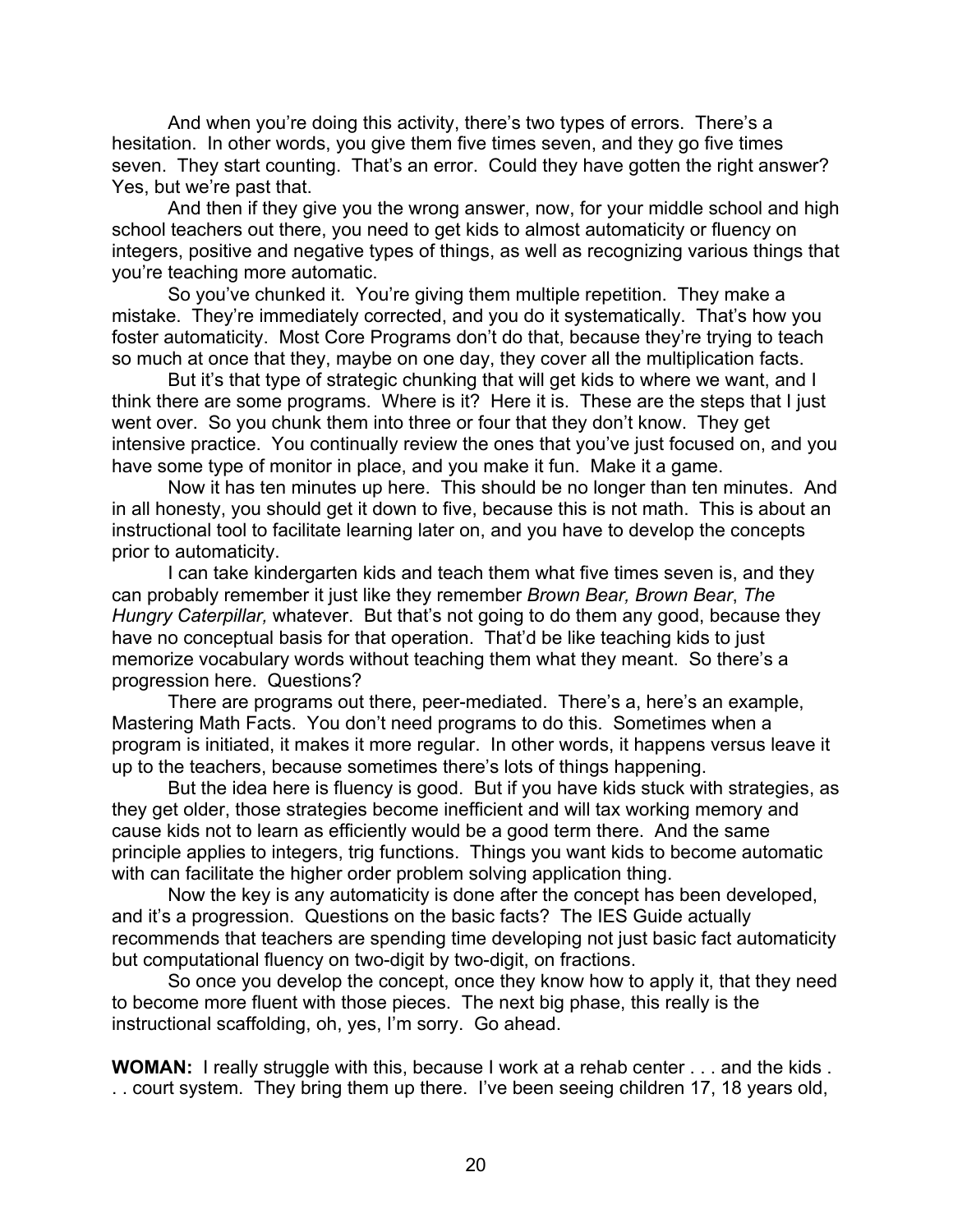and a lot of them still have no clue of their multiplication tables, or some of them not even their arithmetic facts. And it's like, and I'm supposed to be teaching Geometry and Algebra 2. That's the subjects that's written on their report cards.

And it's like do I try and take time to teach that stuff or try to give them the concept information so that they can actually, if somebody says what'd you learn in Geometry class, I'd hate to have to say I do my multiplication tables.

**DR. RICCOMINI:** Yes and yes. You need to spend time on the automaticity. Now, at some point at the high school level, we have to introduce the idea of calculators, and how those calculators are used and applied. But this, the mistake we make is automaticity is a small part of instruction, three, four, five minutes.

Now once you get past fifth grade, you need to focus on multiplication, because multiplication is so important with fractions and geometry and measurement types of things. So at some point at the high school level, you have to introduce kids how to use calculators and so forth.

But recognize if you give kids calculators that don't have basic facts down well, you're going to increase their errors, because they're not going to know on the calculator whether that answer is right or wrong. When all of us use a calculator, at some point, we get an answer, especially when we're doing our taxes, and we're like, what? The reason we know that is because we've done the what?

The basic estimation computation in our head. So my answer to you is you need to teach the geometry pieces, but I think you can work in, in five to seven minutes, the multiplication facts. That's my answer to that. And then you need to use calculators at the high school level, obviously.

My calculator, back to my second year, third year of teaching with this learning support class, so I gave my kids, calculators, and I'm a firm believer in calculators, okay, especially graphic calculators. Although you are starting, I am starting to hear that graphing calculators are being banned in college calculus classes in engineering programs, because the professors are saying, yeah, they can do it with that.

Or in other words, they know what numbers to put in, and the calculator will give them the answer. Those graphing calculators are mini computers, basically, and they have no concept of what it is they're doing. But, anyway, so I gave my kids the calculator, and a boy raised his hand, and he's got the answer. And on his paper, he wrote e-r-r-o-r in block letters just like the calculator, because that's what was on the calculator.

Therefore, that had to be the answer. So just recognize it's a tool. All right. If I get Tiger Woods golf, well, not, Phil Mickelson's golf clubs, okay, the best in the world, they cost \$20,000 whatever, and I use them, am I going to then be a PGA professional golfer? No. It's a tool. So just keep that in mind. You have to teach kids how to use calculators.

But back to your question. I think there can be a time and a place for both, but you have to focus on the geometry for the majority of your class. Any other questions before I move on? Scaffolding. This is where teachers need to focus, and scaffolding is anything you do to support learning.

Now the best analogy is when you teach a kid to ride a bicycle. How many of you have ever taught your own flesh and blood to ride a bicycle? Raise your hand.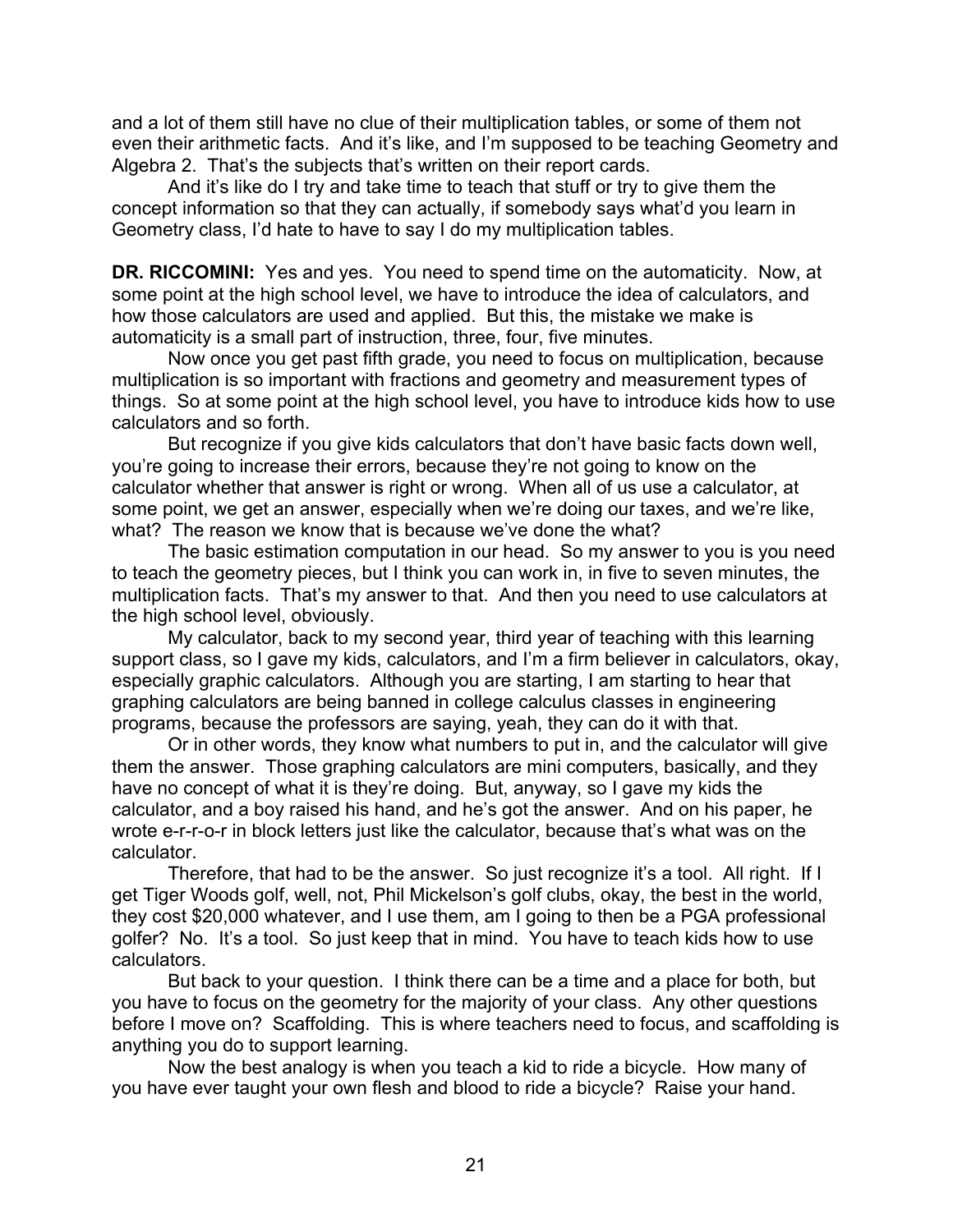Raise it up. Now keep them up. Keep them up high. Everyone who does not have their hand up, look around at all your colleagues that have their hands up and recognize this. They're liars, coldblooded liars. Okay?

The kindergarten teacher is going uh-uh. What do I mean by that? When you get your kid on that bicycle, they look at you in their most trusting face, voice, eyes, and they say to you don't let go. And every one of you that had your hands up said, oh, honey, I won't knowing full well in 30 seconds, you're letting them go. Okay?

Then as they start riding away with you running beside them, what do you slowly do, just let go? No. You slowly loosen your grip, and what happens to your child? And the lying starts again, because now they're screaming at you not to let go. Some of us are letting go as we're telling our kids I'm not going to let go.

And some of us, the real sneaky ones, will let go and run beside pretending that they're still holding on, and then the kid rides away just fine. And then what happens as they're riding away just fine? And then they crash. That is scaffolding to a tee, and this is the art of teaching.

Some teaching is very scientific. This is the art. How much scaffolding? When do I let go? How do I fade it away? Special ed teachers, we generally do too much scaffolding, okay, because we are there. We know the kids are struggling. We know they're behind. We are trying to do everything we can for them to be what? Successful.

And then, generally, what happens is we never fade ourselves away, and the kid leaves your classroom and what? Can't do it. General ed math teachers, we generally don't do enough, or we give one scaffold for everyone. Now there's 30 kids in your class, 20, I mean, there's a lot reasons why this is.

The idea though is this is really going to help facilitate learning is this scaffolding piece. Now there's three types of scaffolding that are out there, content, task, and material. I'm only going to get into content today. My sort of experience of observing teachers is they, we are doing a relatively good job with task and material.

Task is like, you know, you have checklists the kids have to work through, or you teach them some mnemonic for problem solving or steps, materials. You're providing them something to help them work through a problem, a chart, a figure, whatever it might be.

But content scaffolding is where I think we need to try to focus some of our efforts in improving, and I'm going to show you one way to do content scaffolding with problem solving as well as a guided think aloud. Now we're kind of going to get crunched for time, but I'm going to move through this rather fluently. I'm assuming you can keep up with me. If not, you'll go to support class after this. Okay?

Content scaffolding involves trying to reduce things, I use the term things, because when you start saying procedures or steps, then people get all bent out of shape. Try to reduce the things that distract kids from what it is you're trying to teach. And there's a lot of things that this can take place.

But with problem solving, how is problem solving generally presented in math class? In a word problem, because in the real world, everything is in a word problem. Right? I'm being sarcastic. I realize it's late in the day. So in a word problem, just real quick in your table, take 30 seconds. What is it that's most distracting to kids about a word problem? Go ahead. A minute. What have you got out there? What's most distracting to the kids?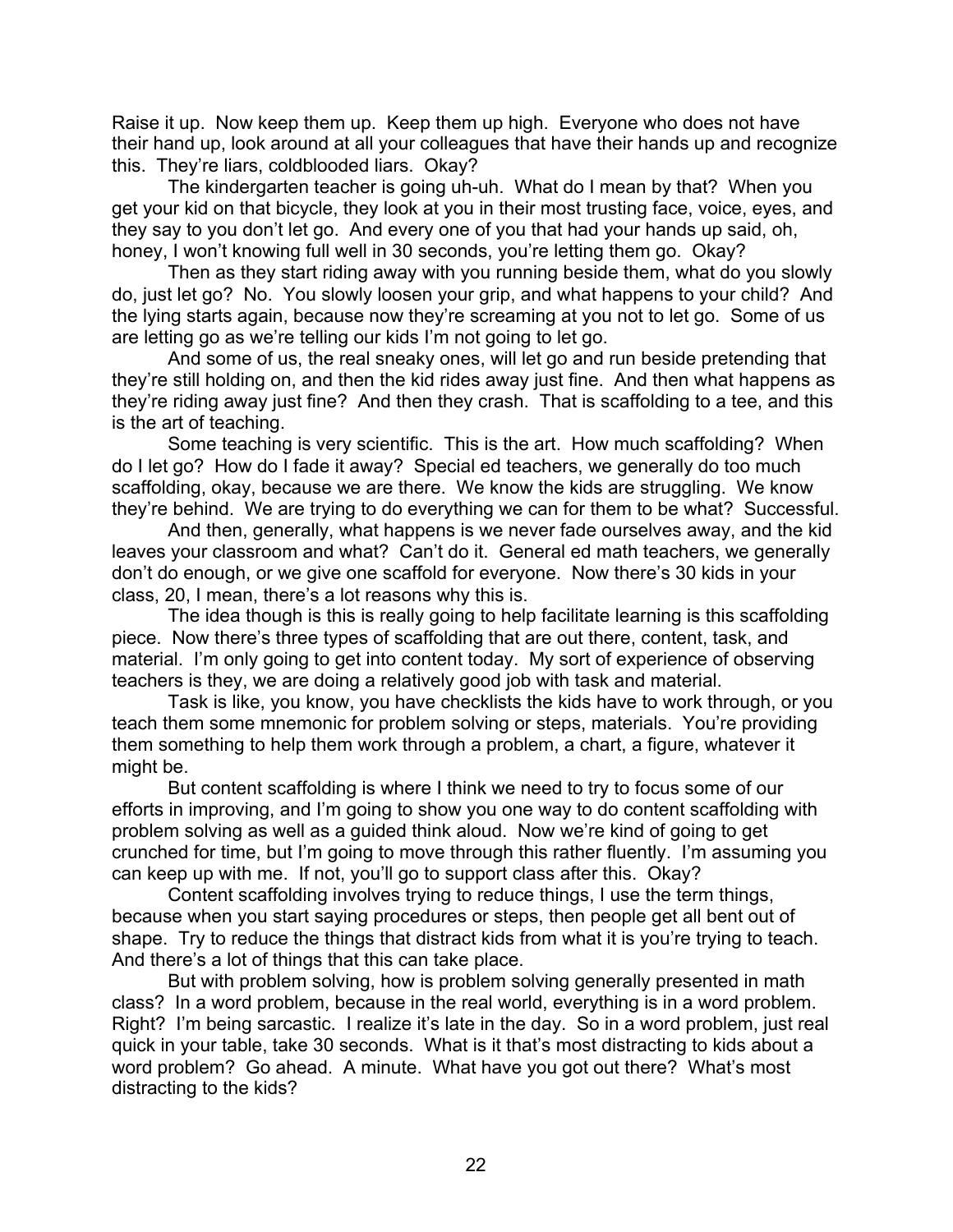The words. Right. I knew that. If you can't read, obviously, the words, but I mean more. What else? The context. That's right. If it has a kid's name in it, then everyone's making fun of the kid. Right? Okay. I love this. Put names in word problems, and they'll be able to solve it.

I've got some golf holes named after me, not because I'm good at it, but because I'm bad. It doesn't seem to help. What else is distracting, can be distracting? Irrelevant information is one of the most difficult things for kids with learning disabilities to determine, and word problems are terrible at throwing in irrelevant information, but I still don't think that's the most cognitively distracting thing.

What, okay, you're getting closer. When kids look at word problem, what do they want to get? The answer. Right. So you put a word problem up, and you try to get into the thought process, and the kid in the back of the room or half of the kid goes 25. And you look at him, and he goes 23, 21. Did you add? Yeah. You did? No. I subtracted, multiplied, divide.

It's just, that's problem solving to them. Get the answer. Because they have learned that if they get an answer, then they're done. Right? And if they wait long enough, we will come along and what? Tell them the right answer. So cognitively, sometimes in word problems, the actual getting the answer interferes with problem solving.

Getting the answer really isn't problem solving. Problem solving is taking a math problem, figuring out the context, what it's asking, and then representing it in a number sentence/expression. So with content scaffolding, your main idea here is you're trying to remove things that are distracting.

So this is an eighth grade problem here. Robert planted an oak tree, an oak seedling. It grew 10 inches the first year. Every year after, it grew an inch and onequarter. How tall was the oak tree after nine years? Well, half of your class has already shut it down because of what? The fraction.

So now you can't, you've already lost your class, because they see a fraction, and they don't want to do it. So now whatever follows has lost half the kids. The other half is looking at this and starting now to do what? Either yell out answers or making fun of Robert for planting an oak tree. All right.

So the problem below it is rewritten with content scaffolding in mind. So I took out the name. I took out the fraction. But most importantly, what did I do? I took out the question and put in the what? Answer. So now I've taken that off the table. Now some of you are giving me this strange look. Whoa, whoa, whoa, whoa. You put the answer in. That's not how we do math.

This, but this can be a strategy to help you teach math. And the idea here is we are going to start at a point and progress the child to where we want them in the end. Often, we start with the most sophisticated problem, the Robert, the fraction, and the question, and that's where we want the kids to start.

By following content scaffolding, we're going to start them on a problem that now, because the answer's in there, and they're not scared off of the fraction, they will at least, hopefully, what? Engage. All right. So now if you have your supplemental handout, it's in there, if not, you don't need it.

Now I'm going to take you through this progression of how this might look in your classroom, and the key here is I'm also going to show you how to do a guided think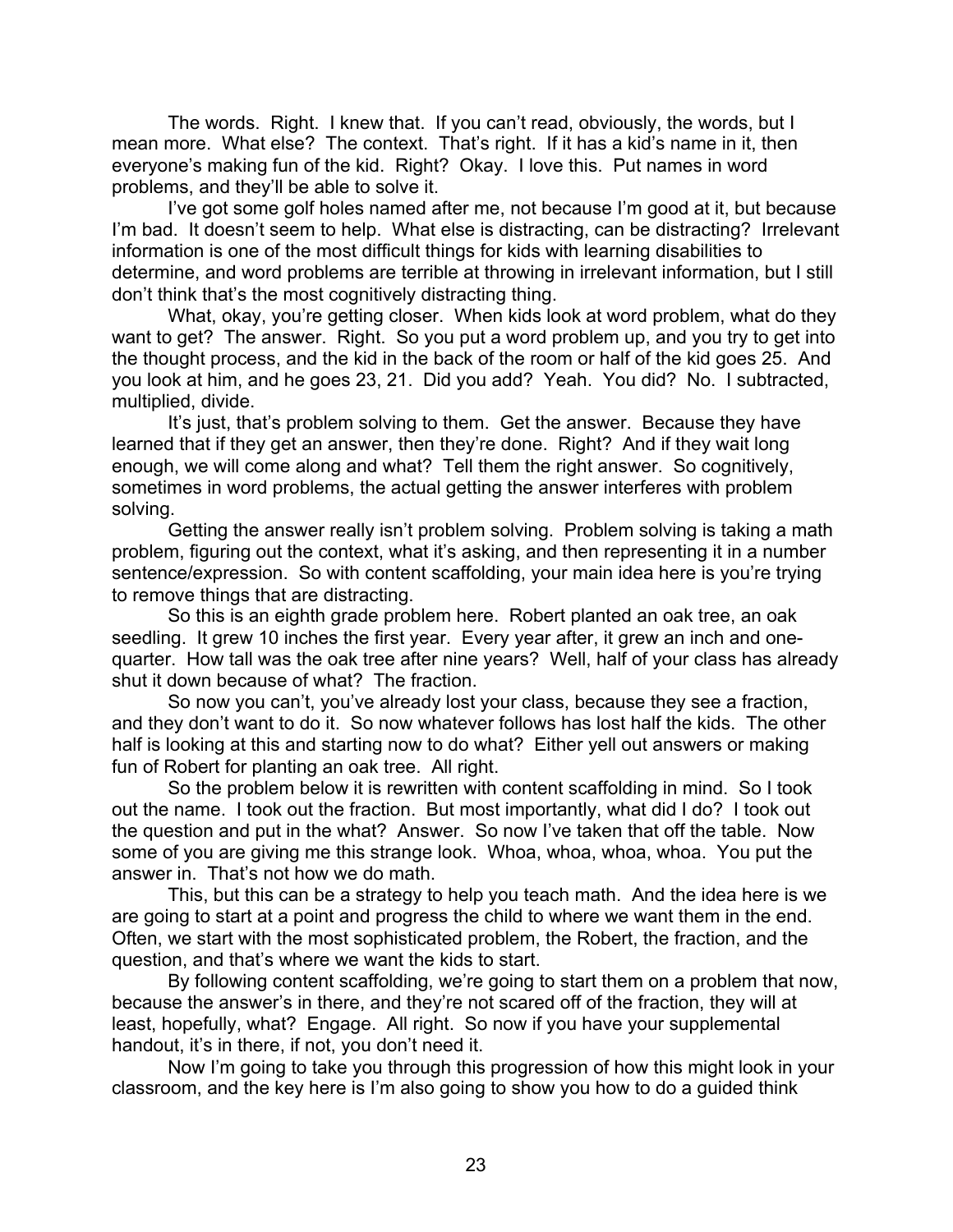aloud. So, so far, up to this point, I've talked about chunking in considering working memory. I've talked about automaticity on basic facts, which also involves chunking. And now we're moving into the scaffolding piece, and one scaffold is to put the answer in the problem, and that can be done with anything.

What we're recognizing is giving kids access to the answer can facilitate learning versus always trying to work towards an answer. So if we look at this problem, I want everyone to put their pencils down and just listen to what I'm going to say right now. Okay? And I know you're taking notes and that kind of thing, but that's another strategy.

If you're, especially at the middle school and high school, if you're having kids take notes, just recognize they're not hearing 80% to 90% of what you're saying, because they're using almost all of their working memory to do what? Write down. And they're never writing down what you're saying, they're simply writing down the numbers or the result of what you said.

So if I'm the teacher, the think aloud that I constant, that teachers are doing good job of and you want to continue are, this is going to go something like this. An oak seedling grew ten inches in the first year. Okay. So in the first year it grew ten inches. Every year after, it grew one inch. So after the first year, for every year, it grew one inch.

So it grew ten inches in the first year, so there's your initial growth. Then after that initial growth, it grew one inch every year. After 9 years, so of 9 total years of growing, the first year the tree grew 10 inches, so that leaves 8 years that it grew 1 inch each of those years, and at the end it was 18 inches tall.

So how much did it grow in the first year? Ten inches. How much did it grow each year after the first year? One inch. And it grew a total of nine years. The first year you just told me was ten inches, so that leaves how many years that it grew one inch each year? Eight. And in the end, it was 18 inches tall. Okay. So let's write our number sentence.

Now before we write our number sentence, we've got to talk about math here somehow. Now the word grew, so this tree is growing, what does that mean? It's getting what? Bigger. So in math, what operations generally give us a bigger or larger result? Addition and multiplication. So maybe we're going to add, maybe we're going to multiply.

Well, we're going to do the eighth grade problem as if you don't know how to do multiplication, so this would be what an eighth grade problem can be done with firstgraders. So let's write our number sentence. So how much did it grow in the first year? Ten inches. So let's write our ten. Write your ten down. That's how much it grew in the first year. Play along with me. Write your ten.

Now we decided we're going to add here. Right? You don't know multiplication yet. We're going to add. So we're going to add, so we know how much it grew in the first year. Now we have to know how, we have to add how much it grew after that first year. So after that first year, it had eight years to grow, and in each of those years, how much did it grow? One.

So we have to add one how many times? Eight times. You see the obvious connection to multiplication there, so let's add one eight times. So plus your one eight times. So double-check what you have written out. What's your initial growth? Ten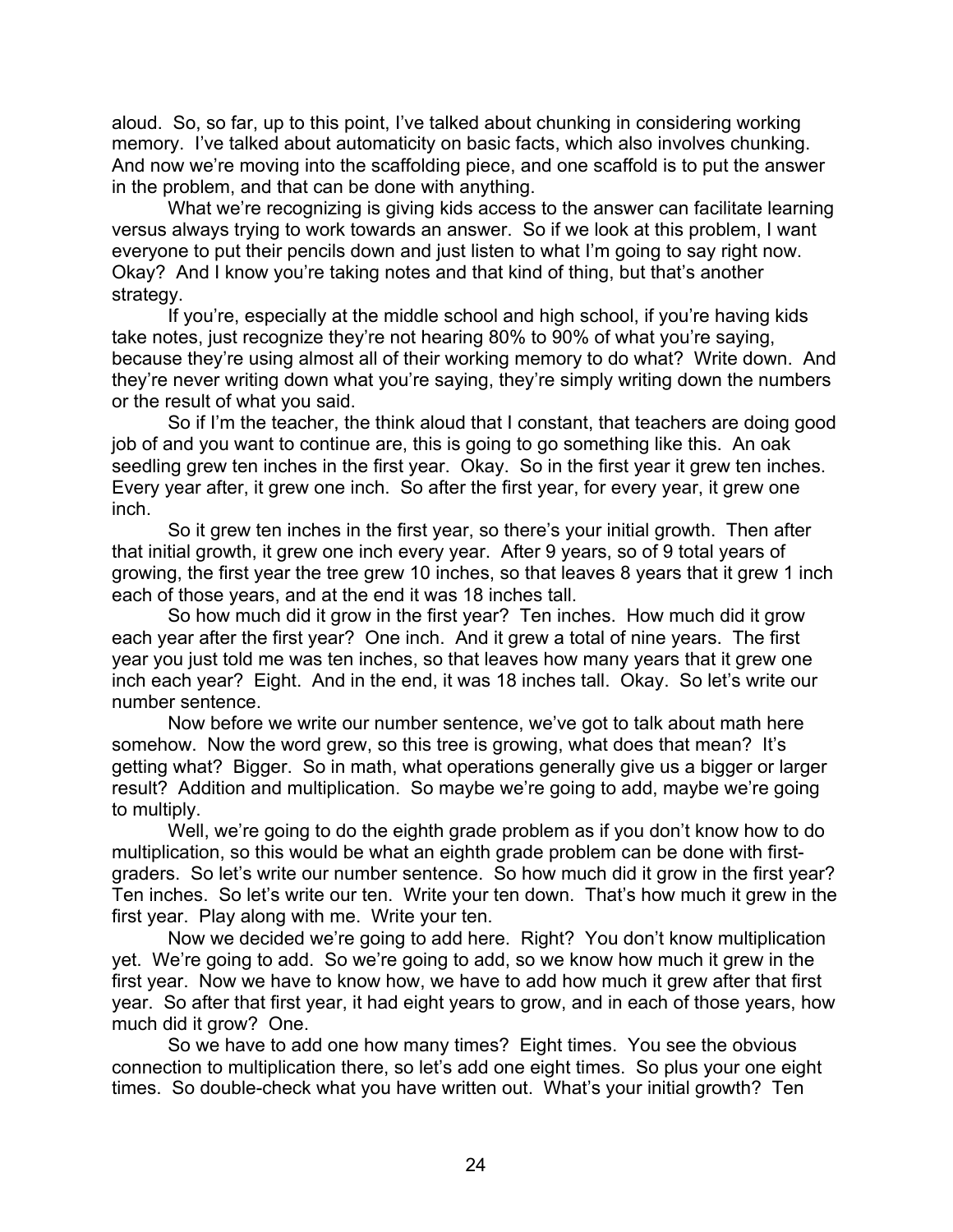inches. How many ones did we add? Why did we add eight ones? Because it's, it grew eight years after the first year one inch.

And then how tall is it in the end? What does this equal? Eighteen. Now for those of you that have kids that can't do computation, by putting the answer into the problem, have you had to do any computation? No. You've scaffolded it off the table. All right.

So let's check our number sentence. Do we have ten in how much it grew in the first year? Yes. And then do we add eight ones, because it grew one inch eight years? And in the end, does that equal 18? Okay. Now what I want you to do is turn to a partner at your table, and both of you take an opportunity to re-explain our number sentence. Go ahead. Play along with me.

I know I'm not giving you, now you're going to give kids more chance here, but that right there is also very different, a very different approach than how most math teachers teach math. In the terms of we do the think aloud, which is what I just did. I've seen teachers do that. I'm convinced everybody in here who teaches does something like that.

But the difference is what we generally do as math teachers, is after we get done doing this problem, we go on to what? A totally different problem. And we expect the kids to what? Transfer or generalize. So what I just did, which it doesn't take a whole lot of time on our part, is I gave the kids a guided think aloud.

In other words, how many times did I model that think aloud with just me? Two to three times. Then we had a discussion. Right? I said, well, how much did it grow in the first year? Why did it do this, etc., etc., etc.? Which is what teachers are generally doing.

But then I gave you an opportunity to rethink what I just modeled, and that is a key piece. It does two things. It's chunking it, as well as it's alleviating working memory, because they're essentially redoing what I, what they've just heard. Now a lot of times, kids, you do that. You go to a totally different problem.

The next problem is about Suzy going to the mall and getting a discount on shoes or something. Now the context is what? Distracting. Now they've got to relearn this whole context, and it takes away from the process. Now this is a progression. Now, by the way, this would be sort of three ways you would do this.

If you don't know multiplication, that's more of the first way. The middle way is, probably when kids know multiplication, the middle way is probably most connected to the language. The third way is more of the algebraic representation, which is what you're going to do at more of the upper grade levels. Now here's what's interesting.

The language is essentially the same at all levels, and that's why this is so key in mathematics. You had to determine how much it grew initially at each of the problems. Then you had to determine how much it grew after the first year. So I said things like, well, it grew a total of, look at the bottom problem, well, it grew one inch after the first year. So there's my one in parenthesis.

It grew a total of nine years, but in the first year, it grew ten. So that's that nine minus one. The language is the same, and that's why elementary teachers, if you haven't heard this, what you're doing from a language standpoint is setting up algebra. It really is.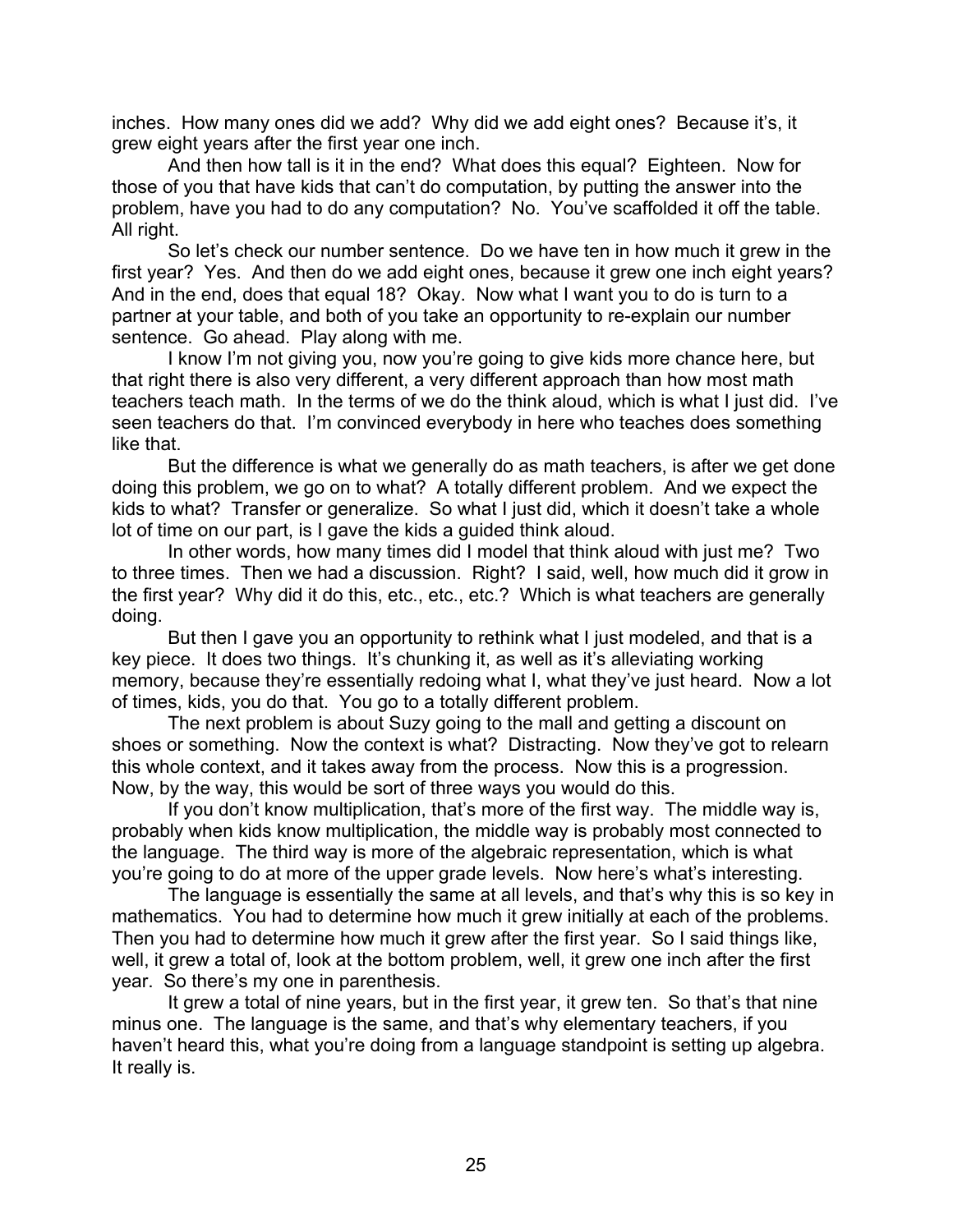So now you've got advanced kids in your classroom. They may automatically default to something. If they're bored, then have them represent this problem three different ways and extend those kids. Now here's the next sort of step in this problem solving progression.

So we've explained this. I've modeled this. There's lots of extensions. For younger kids, maybe you don't even start with numbers. They are concretely modeling it, so you use base ten blocks to model the first year, what happens the second, etc., etc. There's pictures, all different extensions that you could do here.

The next step in this progression is this. I want to get, I want to remove myself a little bit, make it more on the responsibility of the student, so I give them essentially the same problem with different what? Different numbers. So now this is guided problem solving. So, hopefully, now since we've talked about it initially, the kids will have an idea.

Now I can make this another more modeling or more demonstrated or more guided. For this purpose, go ahead and write your number sentence, and you can do it, if you're in elementary, just do it with addition. If you're at middle, do it with multiplication. If you're high school, do it algebraically, but write your number sentence for this.

Now as you're doing this progression, this is, again, very different than the way we've been teaching math, which is to go from problem to problem to problem to problem. So this is a careful sequence. You're trying to scaffold some things off the table like computation, trying to get the answer, trying to get the fraction. But as you move forward with this progression, you will eventually want to bring that kid back to that most sophisticated problem that has the fraction and so forth in it.

But within this, this is also a good place to have kids rewrite problems with variables. Okay? So now we've explained it. Now how can we represent this with variables? And we're not going to do this now, but we're representing this with variables, as soon as you put  $\overline{X}$ , Y, Z or any letter into an expression or an equation, it has to have a what with it? A tag or a definition.

And in our variables here, we've already discussed the definitions, initial growth, subsequent growth, total growth. So this is sort of getting at the language of math and how it is represented. Now, so as we've gone through this progression, you'll eventually want to bring the students to a word problem that has a what in it now? A question.

So you've scaffolded it. Now keep in mind, there is one disadvantage to this approach, and that's why you don't want to do this every day. The disadvantage to this approach is although you're teaching in depth, you're really exploring, you're going to get through fewer different problems. Does that make sense?

I mean, we're focused on this growing, which is fine, because we've been throwing at kids all different problems forever. So this is a way to get a little more focused. When you're deciding what to do here, this is, if you're doing support, maybe you pick a problem that you know the kids are going to see in class. If you're a Tier 1 teacher, maybe you spend every once in awhile doing this progression, this scaffolding.

But putting the answers in problems is something we need to do more of all the time. This progression is a little bit more involved. So you take them to where they have the question. The other thing I want to encourage math teachers to do is instead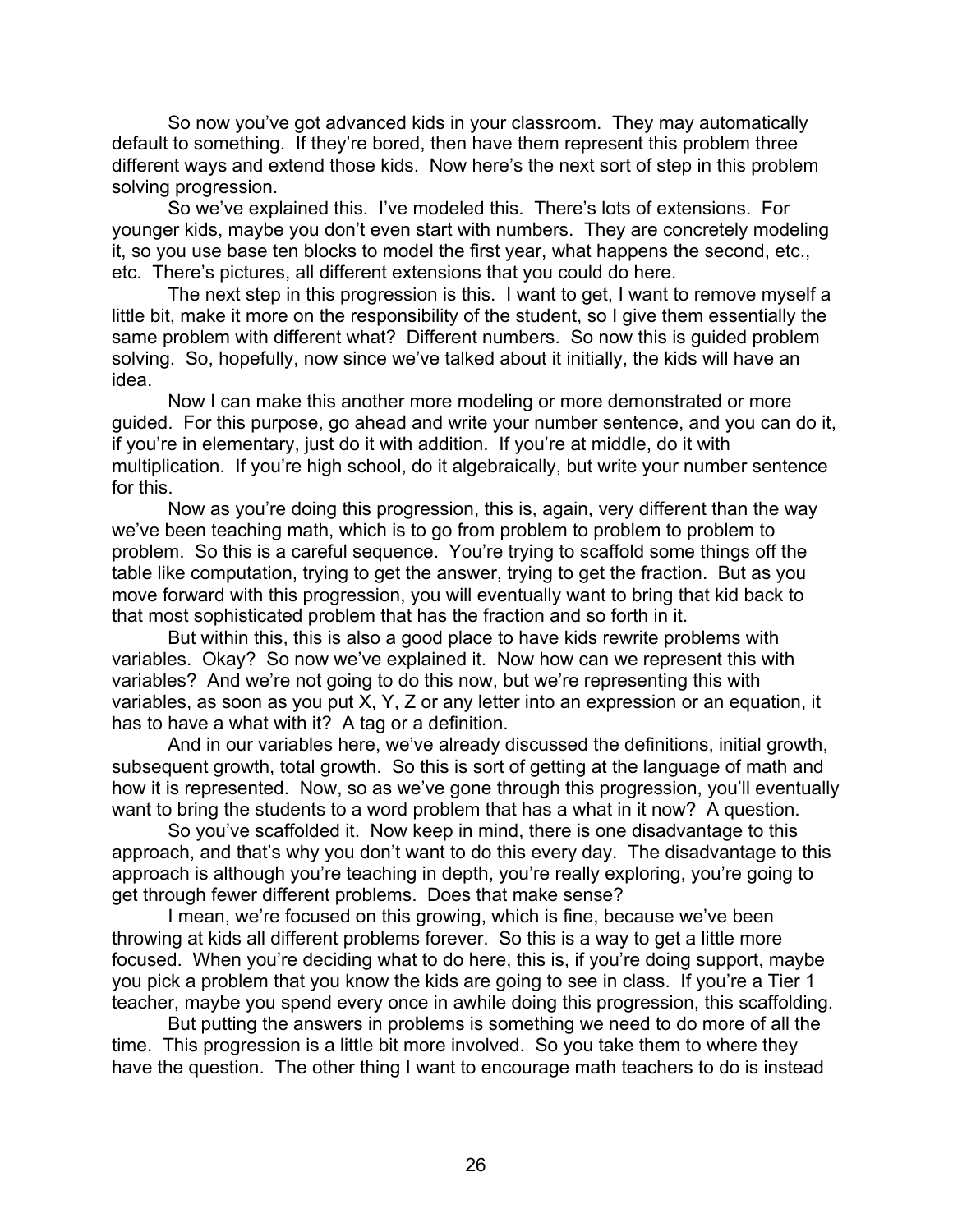of going to different problems is to rewrite the same problem but ask the question differently.

So in this case, we're asking total growth. The problem could be asking, well, a tree grew a bunch in the first year, and every year after it grew two meters. After 7 years, the oak tree was 16 meters tall. How much did it grow in the what, the first year? So explore the problems versus going to all different ones in some instances.

Now, eventually, you want to get the kids back to where they have the what? The more extraneous stuff. Now, hopefully, the discussion and how you've gotten to this point will put them in a better position to what? Handle this type of thing. I always think in terms of progression. We've got to get them to the more sophisticated type of problem that's got all these various things in it.

Now if you're really strategic in terms of how you set this lesson up, in my opener or warm up, which most math teachers do, five to seven minutes, I would've made sure that in that warm up to have a what? A problem that had a fraction in it. So then the kids see it there, so when they get to the problem solving, they're not completely freaked out by it.

But this is what we have to do more of in Tiers 1 and 2 in terms of trying to facilitate learning. We can keep giving kids this problem from the start, and we will keep kids yelling out the answers, guessing, shutting down, and not engaging. Now material scaffolding, I think teachers are doing a good job with this.

This is where you have concept maps, graphic organizers, those types of things that are sort of, you know, getting at the process. And I think teachers do a pretty good job in that area. The task scaffolding is where students really struggle. Now in your materials, we're not going to do this now, but I gave you an example in the supplemental handout on how you might scaffold this question.

Now scaffolding is about providing the support based on kids. And if you look at that, if you take some time to look at that example, one of the scaffolds is giving the kids the answers up front. How many of you, when you were taking math, hoped with everything that the teacher assigned what type of problems, odd or even? Odd. Because if you couldn't figure it out, you at least had what? An answer that could maybe help you what? Work backwards.

All right. That facilitates learning. So bottom line with the scaffolding, we have to do more of it, especially for the kids that struggle. So you want to keep that in mind. I just gave you one example. The main piece of this example was I put the answer in, I chunked it, and I had you re-practice a think aloud that you just did. I mean, that's the main pieces in that scaffold, and that can be applied to basically any problem solving situation or upper level math.

Now note the instructional piece, or the explicit piece, I've already talked about it. That scaffolding was very explicit, but notice there was dialogue. Right? It wasn't me just lecturing. There was dialogue. Okay. So explicit means a lot of things. Now the last two things that I'm going to cover in five minutes, and then I'm going to give you five minutes to do the evaluation, and you get a special code or something that you have to write down.

If you don't want to do the evaluation, just leave it at your desk. I'll take care of that myself. But these last two strategies are absolutely imperative in Tier 2 but have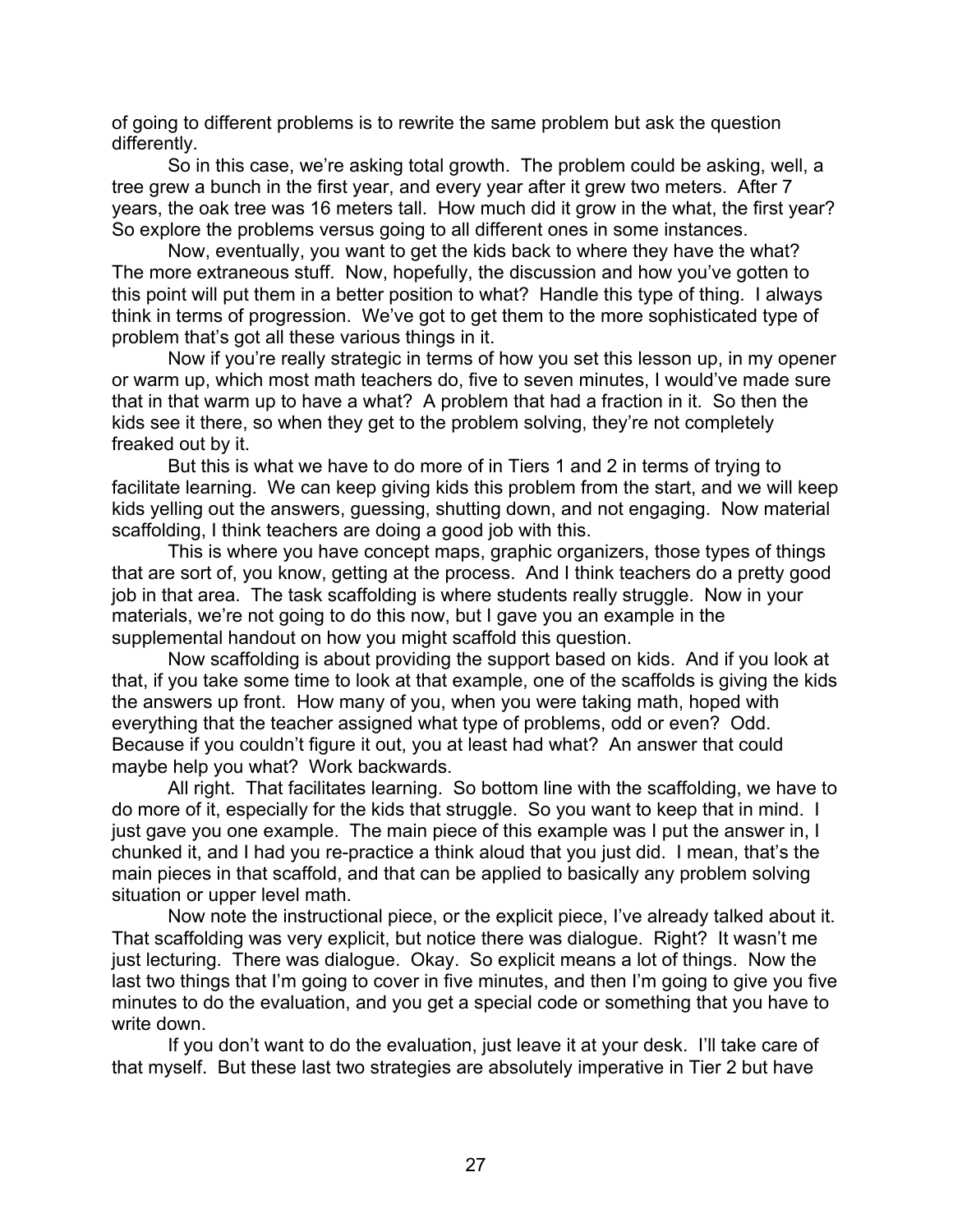widespread application in Tier 1 regardless of the Core Program. What I'm going to interleave plays right into what I just did, spaced learning over time.

What happens at the end of a unit or a chapter in math in your schools, in your classroom? What happens? You have a test. Right? What happens the day before that test? Everywhere I go, that's what happens. Now let's see who's honest. What's the purpose of that? First off, what are you reviewing? What you just taught.

Now here's the, let's see who's being honest here. What's the purpose of that review? To pass the test. Notice no one said, oh, to promote long term learning, to facilitate more proficiency in mathematics. It's to help the kids what? Pass the test. All right. This is a different purpose for reviewing.

What this research showed was related to long-term retention. In other words, helping kids remember things. You know, do our kids have issues with retention? Do some of our spouses have issues with retention, like I thought I told you to take the garbage out? Oh, I forgot.

We, retention is about remembering. Okay? Now some of our kids can't remember what you told them 30 seconds ago. But if you improve student's retention, by accident, what are you going to more than likely improve? What happens at the end of the year? The test. That's a long-term retention test.

So, but here's what's different between how we're reviewing it. What they found was you will promote retention, in other words, improve retention, if you wait four to six weeks to review something after it was taught.

# **WOMAN:** . . .

**DR. RICCOMINI:** The way we currently review is we teach for two weeks, and then we review what we just taught immediately after we taught it for the test. What this research shows was you'll get a better bang for your buck in terms of long term learning if you wait four to six weeks after you taught it.

So in the materials, I have this chart in place, so if you're going to enact this sort of policy, which, by the way, you need to do this. Kids in math, math very fundamental and foundational, and if kids are missing certain pieces or forget, then guess what, it's going to be a problem.

So you basically, the way you enact this is you chunk out your year in six-week intervals or four-week intervals, then you fill out column two there, which is, okay, what were the big ideas that were covered? This is more than listing a standard. This is getting into depth. What were the big ideas?

Then the third column is, okay, use teacher experience, data, benchmarks, any assessment. Of these areas, what are most problematic? And prioritize. I recognize that for some kids everything is problematic, okay, but you can't re-teach everything. So prioritize. Look at your end of year test. What areas are emphasized on those tests?

Most, and I'm not sure about the Keystone, but usually they say number and operations has a percentage, or x number questions or algebra functions, or whatever it is. Identify those, and then as a grade level, everybody at fifth grade, sixth grade agrees that four weeks after this was taught, we are going to revisit it instructionally.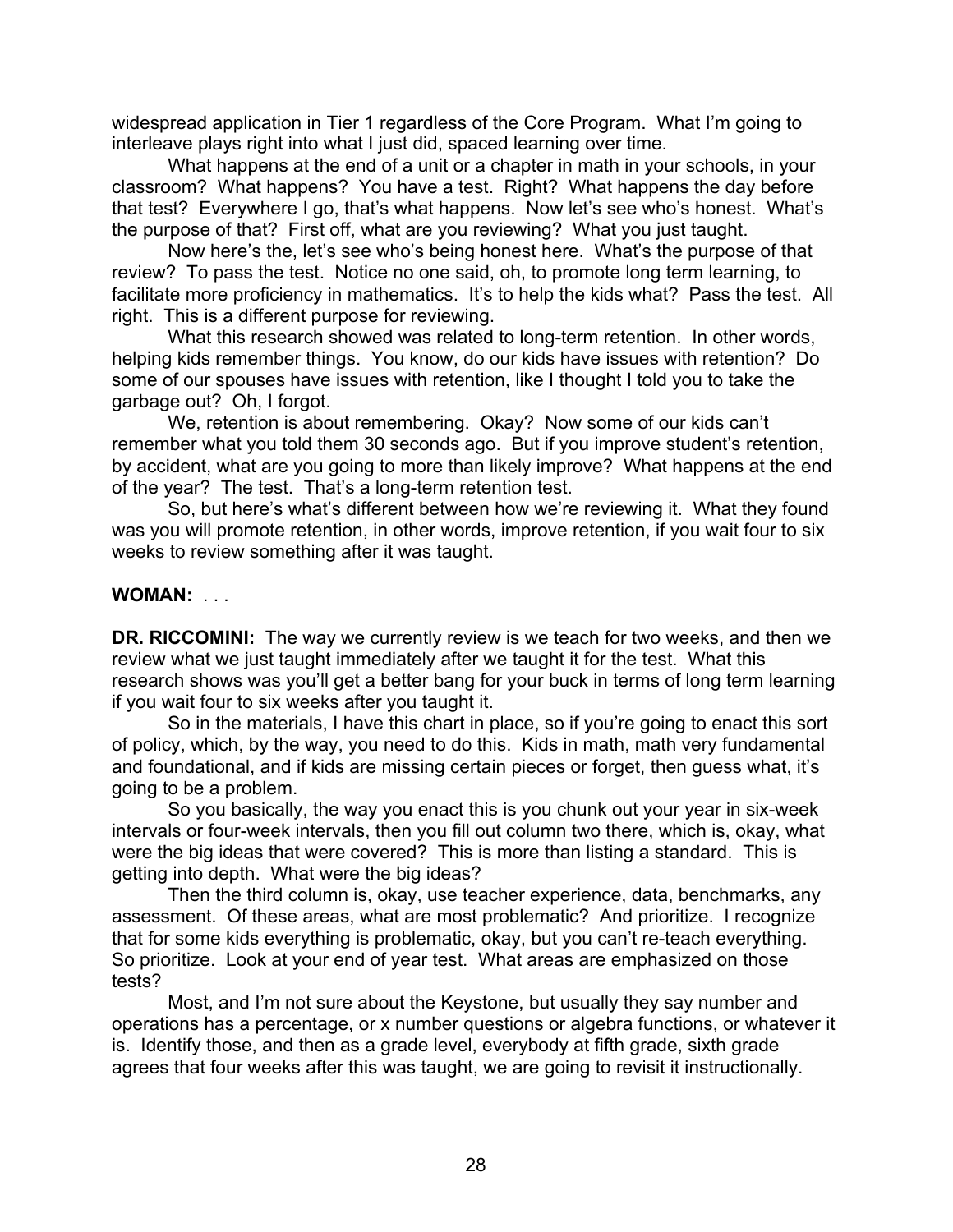Now this doesn't mean you give kids a worksheet or put problems on the board, and they have them do it, and then you go over it. This means you start off by saying, remember when we did this? And your kids are going to say what? No. And then we're going to get what? Mad or frustrated. But, remember, why did we pick that particular thing to review? Because you're predicting they're not going to remember it.

And you revisit it in a five-, ten-minute remember when we did this? This is why we did it. This is the standard it's connected to. This is how you do it. Let's do one together, and that's it. This is not re-teaching the whole thing. This is revisiting it and reawakening it. Critical in math.

So that's in there. Critical that this is done systematically across the course of the year. Right now, the way we prep kids for the end of year tests is what? Three weeks before the end of year test, what do we do? Mass cram, practice. This is done from day one. Now the last strategy is this interleave, and this goes right along with giving the kids the answer.

What this research, interleave means to alternate every other one, like shuffling a deck of cards. What this research did, and this came out of an IES Practice Guide by Pashler. If you get on the Center for Instruction, and you look for the one that says Organizing Instruction and Study Time, that's where this is, both of these are discussed. Interleave, what this research did is ingenious.

It took the way we've been doing homework forever, which has not changed. You give kids problems, and what do they have to do? Solve them start to finish. That's how we've been doing it forever, and the kids that do the homework tend to progress. And they compared that to homework given in this fashion, where every other problem was solved.

So this group got ten practice problems. This group only had five practice problems. And the kids were taught to study the solution, which will help you then solve the next problem. This group, who had half as many actual practice problems, outperformed the other group.

And what we're recognizing, and this was done about ten years of research from sort of cognitive psychologists, was by giving kids the solution, that's reducing the taxing of working memory, because they're not having to compute. They're able to focus on the what? The process.

So this has a lot of implications. Obviously, homework. But anytime you give kids problems to solve, consider giving them one solved first, then they study it. To me, this is how every one of you should change how you do your openers. Now I've not been in your classrooms, but I'd be willing to bet that 95% of you, except maybe for kindergarten and first-grader, open up your math class by having two or three problems on the board.

The kids come in. They sit down. They are supposed to solve those problems either individually or with a group. You give them five to seven minutes to do that. And then what happens after that? Then we go over it. Okay. Now that's a common math occurrence. This is one way that you can make it more instructional.

Instead of coming in and having three problems that they have to solve, the first problem is what? Solved. They are taught to study it and use that to solve the second problem. We need to do more of this as this research was specifically done with